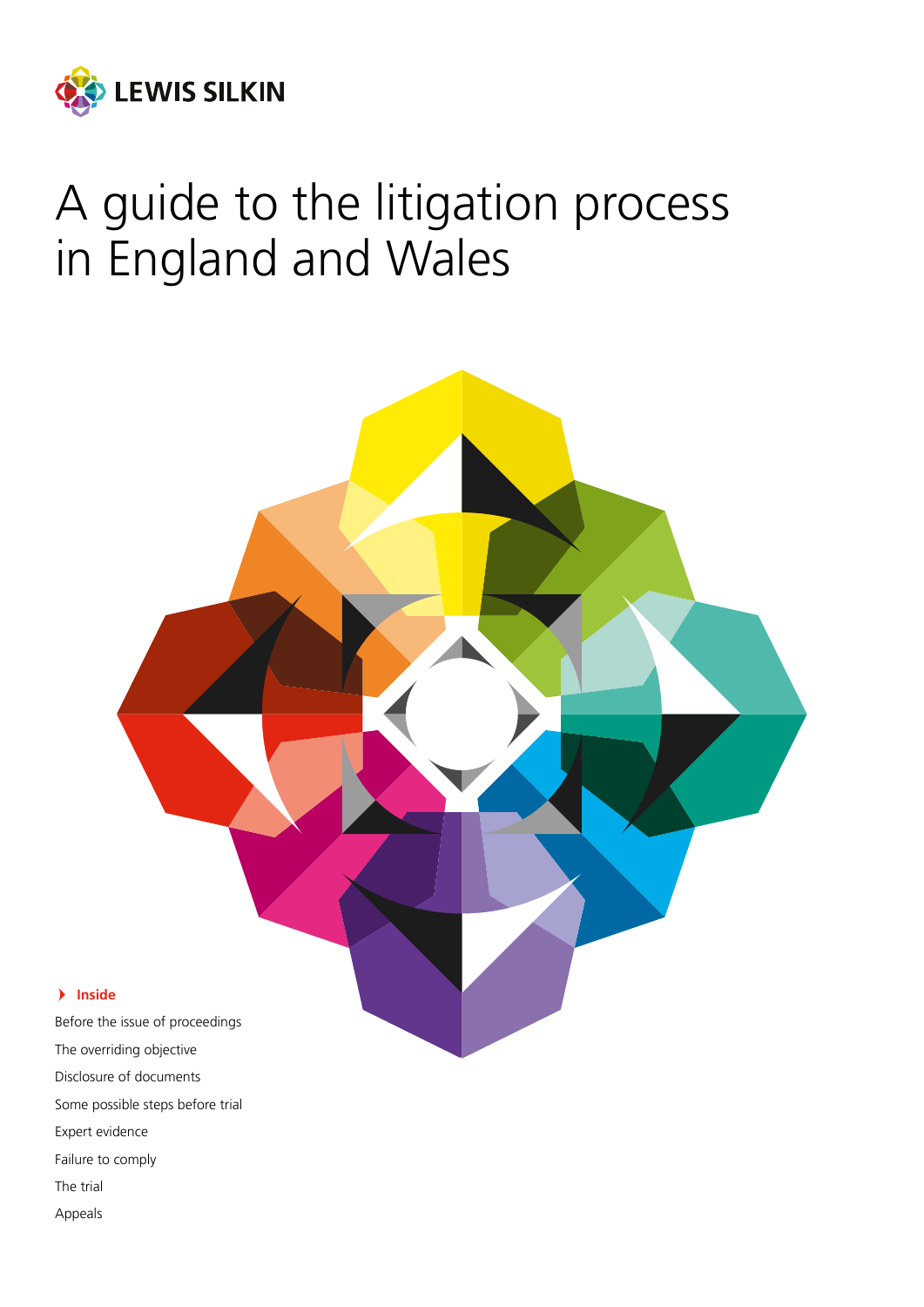

# **Contents**

| Introduction                                                          | 3  |
|-----------------------------------------------------------------------|----|
| Before the issue of proceedings and the duty to preserve documents    | 3  |
| The overriding objective                                              | 5  |
| Starting proceedings                                                  | 5  |
| Case management by the court                                          | 5  |
| Allocating cases                                                      | 6  |
| Summary procedures                                                    | 7  |
| Statements of case                                                    | 7  |
| Disclosure of documents                                               | 8  |
| Some possible steps before trial                                      | 10 |
| Witness statements                                                    | 12 |
| Expert evidence                                                       | 12 |
| Case management hearings                                              | 12 |
| Failure to comply with the rules, practice directions or court orders | 13 |
| Early termination of an action                                        | 13 |
| The trial                                                             | 13 |
| Appeals                                                               | 13 |
| Execution and enforcement                                             | 14 |
| Costs                                                                 | 14 |
| Appendix 1 - Order of proceedings at Trial                            | 17 |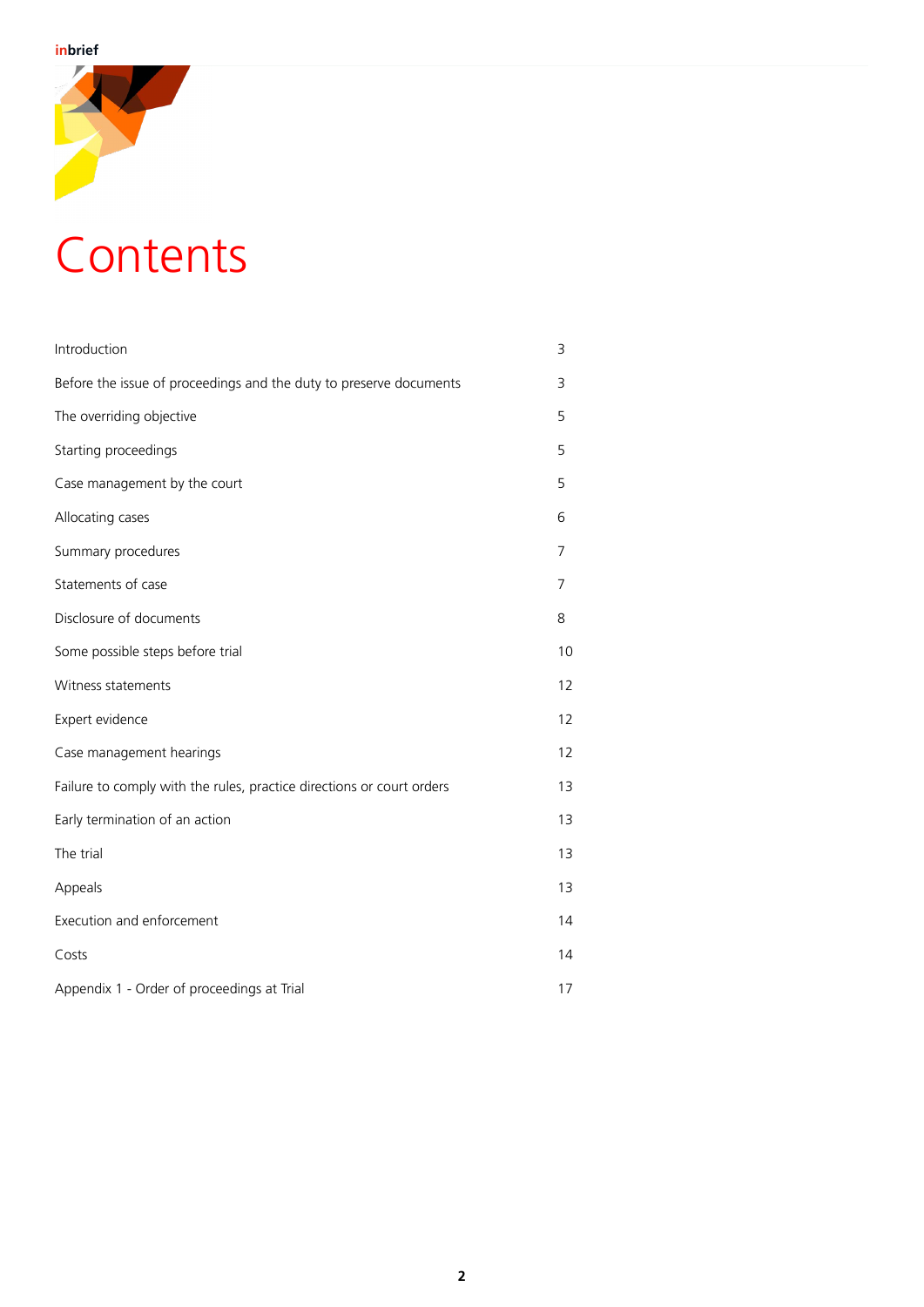

# **Introduction**

If you are involved in a dispute in England and Wales you need to know:

- what options there are for resolving the dispute;
- what litigation involves;
- $\blacktriangleright$  the steps from the start of proceedings to trial;
- what parties to proceedings have to do;
- the fundamentals of court procedure;
- how to use legal advisers efficiently and cost effectively; and
- what happens after judgment.

The civil justice rules, which had been developed over centuries, were discarded in 1999 and replaced by new rules of court procedure.

These rules are known as the Civil Procedure Rules ("CPR"). The aim of the CPR is to make civil justice more accessible, fair and efficient. The CPR are not just another set of rules tacked on to an existing way of doing things: since their inception they have demanded a completely new code of behaviour and attitude to dispute resolution. In particular there is an emphasis on the need to focus on investigating and preparing the case at an early stage of the dispute, and commit management resources to the resolution of the dispute.

In April 2013, following a review of the CPR by Lord Justice Jackson, the Legal Aid Sentencing and Punishment of Offenders Act 2013 (LASPO) was enacted. This has resulted in major changes affecting many areas including costs, delays and documentary and factual evidence. All of these changes including all revisions made up to and including April 2021 have been incorporated into this note. For cases being heard in the High Court there are, in addition to the CPR, court quides for each of the divisions. These provide further guidance on procedure as well as, from time to time, Practice Notes which practitioners are required to follow.

All cases which proceed to litigation are subject to the "overriding objective" brought in by the CPR (see below "The overriding objective").

The CPR provide for three categories of case: the small claims track, the fast track and the multi-track (see "Allocating Cases" below). Most of this note is concerned with the most substantial category of case, the multi-track.

The note does not detail the different courts in which a claim may be heard. We will discuss this with you if you intend to commence or defend any proceedings.

Many of the courts are now subject to electronic working so proceedings are

commenced and continued electronically, allowing parties to issue and file applications 24 hours a day, every day of the year.

In a general note such as this, our aim is to provide an overview rather than a detailed guide. The litigation process has many variables. Inevitably, points will arise which have not been covered in this note. It should therefore be used as an overview and not as an ultimate authority on any of the points covered. We will give advice on specific matters as and when they arise.

# **Before the issue of proceedings and the duty to preserve documents**

We set out below some of the key issues which should be addressed before the issue of proceedings.

## **Is there an alternative to litigation?**

There are ways of resolving disputes other than through court proceedings. Structured alternatives are sometimes described as alternative dispute resolution ("ADR") and include mediation, early neutral evaluation ("ENE") and expert determination, as well as arbitration. The role of ADR has become increasingly important.

The court will expect all parties, subject to some limited exceptions, to consider the use of ADR during the course of proceedings. In some cases, it may be appropriate to initiate negotiations to resolve a dispute before the issue of proceedings, so long as in so doing the other party does not misconstrue such an approach as a sign of weakness. Indeed, the courts expect parties to consider whether some form of ADR would be more suitable than litigation before proceedings are commenced.

## **Is your opponent worth anything?**

If you are a claimant you should investigate whether the defendant will have any assets available to satisfy any judgment that you may obtain. If you are a defendant faced with an impecunious claimant, you should consider whether to apply for security for costs (see "Some possible steps before trial" below).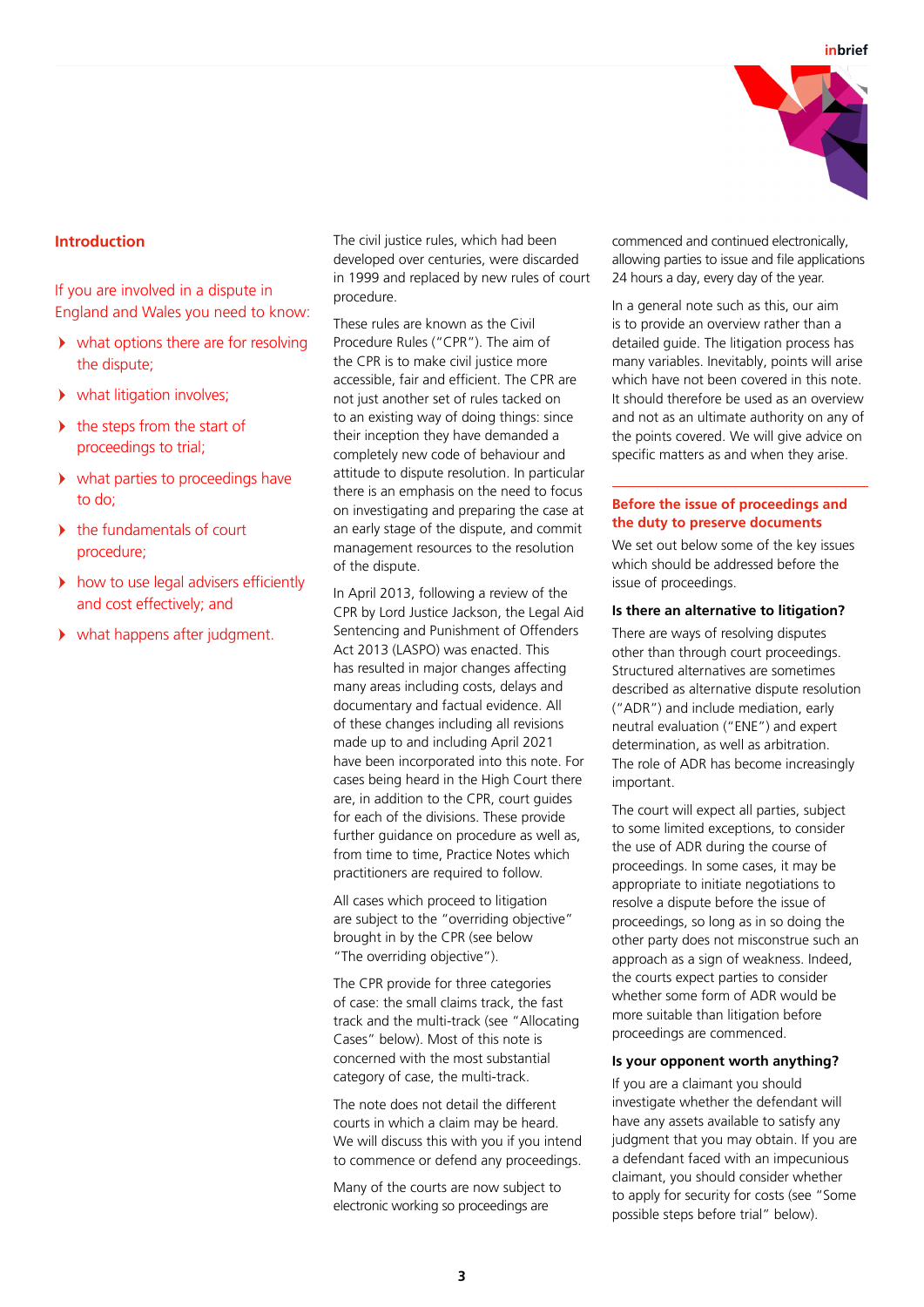

# **Publicity**

Publicity considerations may be important in determining the strategy in proceedings. Today, as a general rule of thumb, one should assume that a non-party might be able to obtain a copy of any document filed at court, although it may be possible to apply for an order restricting access.

Broadly speaking, each party is entitled to have heard in open court all the relevant issues in the case, although there are some very limited exceptions. For example, in cases involving highly confidential matters or trade secrets, it may be possible to persuade the court to hear the matter in private. However, changes to the rules have highlighted the principle of open justice and that hearing cases in private will be the exception.

# **Confidential documents and disclosure**

It is important for you to appreciate at the outset that if you are issuing court proceedings you may have an obligation to disclose to your opponent all documents relevant to the issues to be tried, even though those documents might be harmful to your case and even though those documents might be confidential (see below "Disclosure of documents" for a fuller explanation).

# **No ownership of witnesses**

There is no "property" in a witness of fact. This means that there is nothing to prevent your opponent approaching any potential witness of fact if they may have relevant evidence to give. That may, depending on the circumstances of the case, involve your employees and clients. Your opponent might try and do this for genuine evidential reasons or for tactical reasons. If these are matters of concern for you, you must raise them with us at the outset to enable us to formulate the appropriate tactics in conjunction with you.

# **Pre-action protocols**

Pre-action protocols explain the conduct and set out the steps the court would normally expect parties to take before commencing proceedings for particular types of civil claims which include

professional negligence, personal injury, media and communication claims, construction and engineering disputes, housing disrepair, possession and mortgage arrears, debt claims and judicial review.

Even if no pre-action protocol exists, there are rules that require parties in all cases to act reasonably.

The objective of these rules is to:

- $\rightarrow$  try to avoid the need for legal proceedings by considering another form of ADR to assist with settlement; and
- encourage the exchange of information and documents that are relevant to the claim from the outset so that the parties understand each other's position. This will assist parties in making decisions as to how to proceed, as well as support the efficient management of any proceedings and reduce the costs of resolving the dispute.

Parties to a potential dispute not covered by a pre-action protocol should follow a reasonable procedure, suitable to their particular circumstances. This will normally include:

- $\blacktriangleright$  the claimant writing to give details of the claim, enclosing copies of documents relied upon and asking for copies of those key documents which the claimant believes the defendant has and identifying what the claimant wants from the defendant;
- $\blacktriangleright$  the defendant responding within a reasonable time - 14 days in a straightforward case and no more than three months in a complex one; and
- complying with the other party's reasonable requests for further information.

These rules should not be used as a tactical device to obtain an unfair advantage over the issues. If these initial steps do not produce a settlement then the parties should review their position and at least seek to narrow the issues.

If the court considers that a party has not complied with a relevant pre-action

protocol (or the general rule where there is no relevant pre-action protocol) and this has led to unnecessary commencement of proceedings or costs, it can order the party in default to:

- stay the proceedings until the steps which have to be taken have been taken;
- pay the costs of the proceedings or part of the other party's costs; and
- $\blacktriangleright$  pay the costs on an enhanced basis (known as the indemnity basis).

The costs provisions of the CPR require the court to take into account the conduct of the parties when making an order for costs. This includes conduct before as well as during proceedings. One of the factors that the court will take into account is the extent to which the parties have followed any relevant pre-action protocol or the general rule. In appropriate cases, this could mean that the court could deprive a successful party of some or even all of its costs.

# **Before the event insurance**

Many people have insurance policies that may cover the pursuit or defence of litigation and associated costs. It may even cover the substantive liability for a claim. Prospective parties to litigation should review all insurance policies that they have. If a policy may respond, early notification of a claim is critical. Otherwise the insurer may decline cover.

# **After the event insurance**

The insurance market has developed and is continuing to develop products to deal with the insurance of risks and payment of costs in litigation.

Broadly speaking, in return for the payment of an appropriate premium a party can obtain insurance for their potential liability to pay costs up to a certain level. This can include:

- > that party's own legal costs up to a specified level; and
- $\blacktriangleright$  that party's liability to pay the opponent's costs up to a specified level.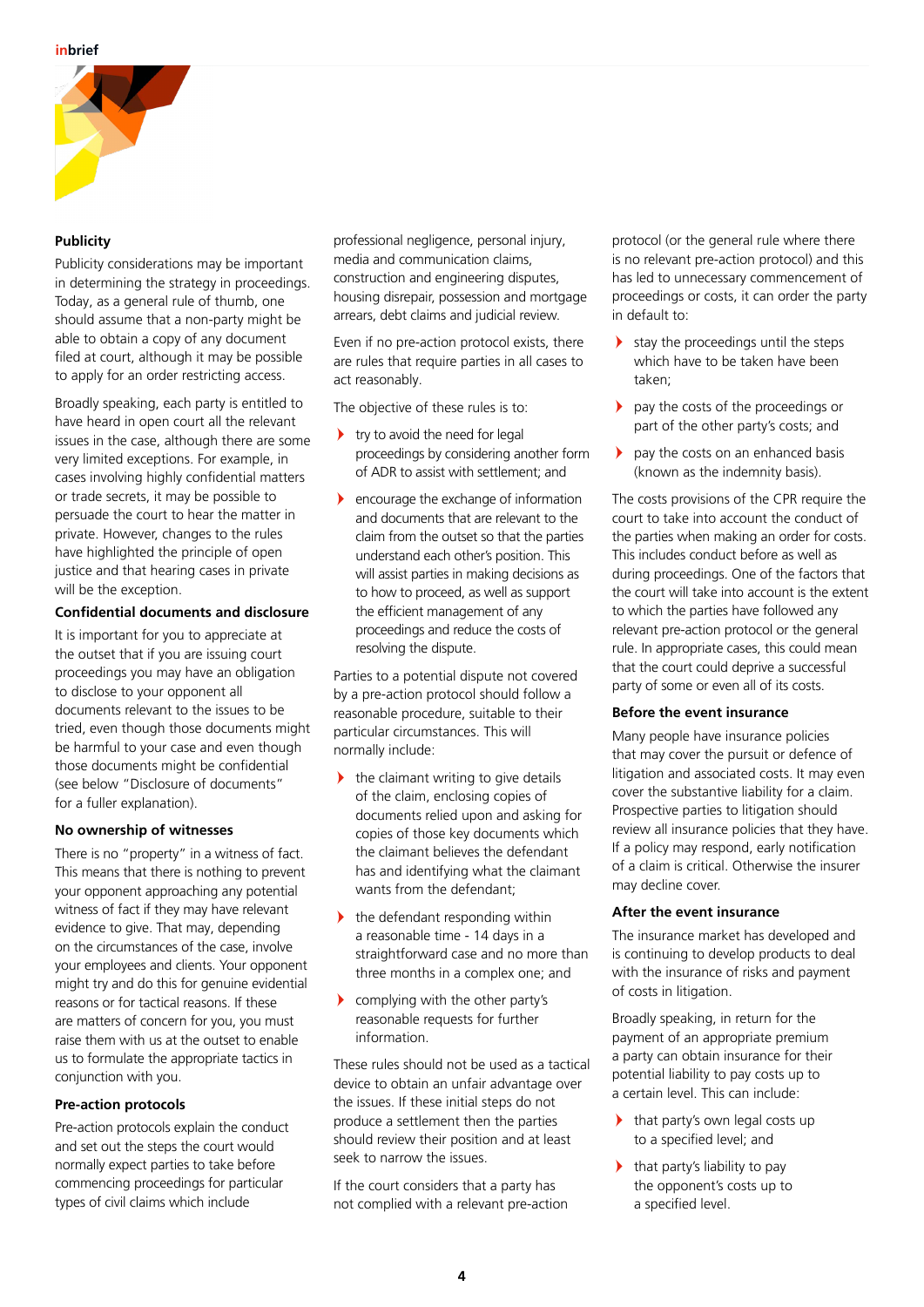

Changes to the law in April 2013 mean that recovery of these premiums from an opponent if you are successful is no longer possible in most, but not all claims.

## **Duty to preserve documents**

Once a party becomes aware of the likelihood of litigation, that party is under a duty to preserve and keep all documents that may be relevant to the issues. This includes the suspension of any relevant document destruction process. Indeed, you will probably be required to explain when you gave instructions to preserve documents.

This obligation extends to electronic documentation. A failure to preserve documents at the outset, or to give proper disclosure once litigation is commenced, can result in judicial criticism, financial penalties or adverse inferences which may be very harmful to the case. The process known as disclosure is covered in more detail under "Disclosure of documents" below.

#### **Statements of truth**

It is a requirement of the CPR that parties (or, in certain circumstances, their legal representatives) should sign statements of truth in relation to all manner of steps in the proceedings. This is a statement that the party putting forward the document believes the facts stated in the document are true. For example, whenever a party to proceedings puts forward a formal statement of case, an application notice in certain circumstances or a witness statement that party must sign a statement of truth verifying that they believe the contents of the documents to be true. Following changes to the CPR any document requiring a statement of truth must also state that proceedings for contempt of court may be brought against anyone who makes, or causes to be made, a false statement in a document verified by a statement of truth without an honest belief in its truth. It should be noted that anyone found guilty of contempt of court could ultimately be imprisoned.

In the case of a corporate party, a person who holds a "senior position" in the company or corporation must sign the statement of truth. The definition of

those in a "senior position" includes management staff.

#### **The overriding objective**

Cases that proceed to litigation are subject to the overriding objective.

It is the duty of the parties to help the court to further the overriding objective. The overriding objective is applied to enable the court to deal with cases justly and at proportionate cost.

This specifically includes, so far as practicable:

- **If** ensuring the parties are on equal footing;
- saving expense;
- $\blacktriangleright$  dealing with the case in ways which are proportionate:
	- **•** to the amount of money involved;
	- **•** to the importance of the case;
	- **•** to the complexity of the issues; and
	- **•** to the financial position of each party;
- ensuring that a case is dealt with expeditiously and fairly;
- **I** allotting to a case an appropriate share of the court's resources, while taking into account the need to allot resources to other cases; and
- enforcing compliance with rules, practice directions and orders.

The court will at all times consider whether the parties are acting reasonably in connection with the dispute, both before and after the issue of proceedings.

A party who conducts litigation other than in accordance with the overriding objective risks severe costs penalties.

Further discussion of proportionality is dealt with below under "Costs".

# **Starting proceedings**

## **Time limits for service**

Once issued (i.e. lodged at the court office with the fee paid), a claim form is only

valid for 4 calendar months (6 months if being served out of the jurisdiction of the court i.e. outside England and Wales). In practice this means that the claimant must despatch the claim form, if serving it within the jurisdiction, before 12:00 midnight on the calendar day 4 months after the date of issue of the claim form otherwise it will lapse.

There are certain circumstances in which the validity of a claim form may be extended, but an application to the court is required and this should be made prospectively, before the claim form expires. If there are any specific concerns about, for example, limitation periods, then it is absolutely imperative that the claim form is served in time. Proceedings are only properly instituted once they are despatched.

Where a claim form is to be served out of the jurisdiction, different rules apply but the claim form must be served within a 6 month period.

## **Acknowledging service**

Once the particulars of claim are served on a defendant (this may be simultaneous with the claim form or it can be done separately), the defendant must within 14 days either file an acknowledgement of service form or file a defence. If the defendant is located outside of the jurisdiction then a different period may apply. Once the defendant lodges an acknowledgment of service form, they must serve the defence within a further 14 days. If a defendant does not comply with these time limits, the claimant may apply for judgment in default without a hearing. In the case of a claim for a specified sum, this can be for the amount claimed in the claim form. If judgment in default is for an unspecified sum (e.g. damages for libel), the amount of the damages will have to be determined by a judge.

#### **Case management by the court**

The court has an express duty to manage cases. This includes, for example:

- encouraging co-operation and settlement between the parties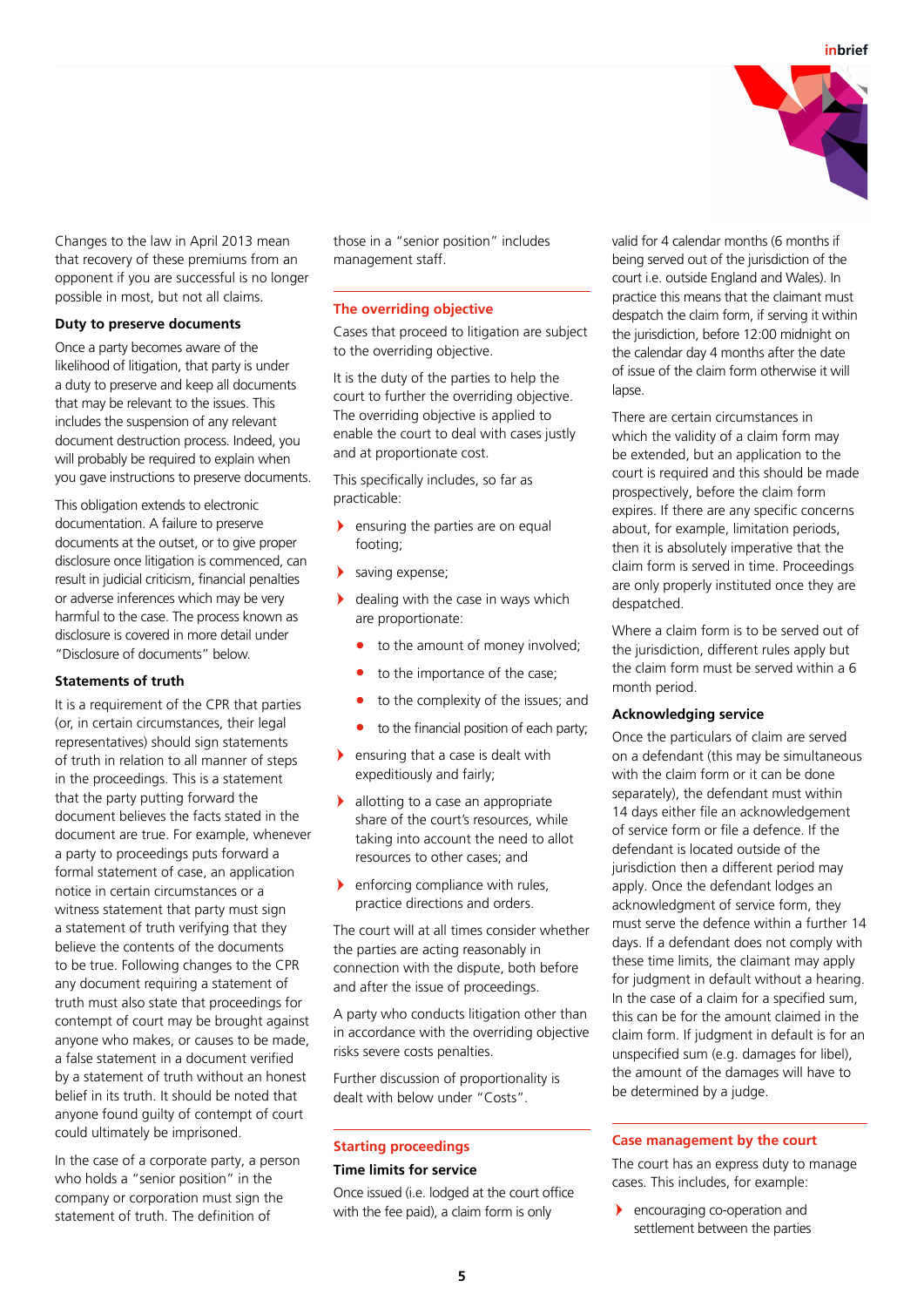

(including the use of ADR if appropriate);

- identifying the issues in the case and deciding the order in which these issues should be dealt with;
- deciding on timetables and directions to ensure the efficient handling of the case;
- $\blacktriangleright$  making appropriate use of information technology;
- where possible minimising court attendance by the parties and dealing with as many aspects of the case as is possible on the same occasion; and
- $\blacktriangleright$  undertaking a cost benefit analysis in relation to each proposed step in the case.

The court can take any step or make an appropriate order for the purpose of managing the case and furthering the overriding objective.

The court can exercise its authority on its own initiative, and it does not have to wait for either party to take a particular step.

Before the CPR came into effect, it used to be the case, by and large, that the pace and conduct of the litigation was under the control of one or the other or both of the parties to the litigation. That is no longer the case. Once commenced, litigation is under the control of the court. The CPR encourages parties to act more reasonably and agree between themselves procedural stages, but this is subject to the court's much tighter overall control over the proceedings. To avoid the court imposing its control, the litigation should be pursued diligently.

# **Allocating cases**

There are three categories of cases, or "tracks":

- 1. the small claims track;
- 2. the fast track; and
- 3. the multi-track.

The rules in the CPR which apply will vary depending on which track the case is allocated to, with increasing levels of

formality and process required the more complex and valuable the case. There are proposals for a fourth track which would be called the "intermediate track" for those claims up to £100,000 but these are not yet implemented.

## **The small claims track**

This is the normal track for most claims up to £10,000 which will be heard in the County Court. It will also cover certain low value personal injury cases and claims of £1,000 or under by tenants of residential premises against their landlords over repairs to premises.

In small claims cases successful parties do not recover their costs from the loser unless there are exceptional circumstances. As a result, the use of lawyers is discouraged. This is intended to increase access to justice and make for a level playing field.

## **The fast track**

This is the usual track for claims between £10,000 and £25,000. It applies if the court considers that:

- $\blacktriangleright$  the trial is likely to last no more than a day;
- oral expert evidence at trial will be limited to one expert per party in relation to any specialised field; and
- the case involves no more than two different fields of expert knowledge in total.

There will be fixed timetables and fixed costs (that is, limited cost recovery even if you win) for fast track cases. The cost structures are intended to have the effect of streamlining lawyer involvement and/or assisting the parties where possible to do much of the work without assistance from lawyers at all.

## **The multi-track**

This is the standard track for all other cases. When allocating a case to this track the court may either give directions about how the case is to be managed and specify a timetable or fix a case management conference and give directions about the

management of the case. At the case management conference the court will also set the trial date or specify the period within which the trial is to take place (see later).

Factors the court will take into account in allocating a case to a particular track include:

- $\blacktriangleright$  the value of the claim;
- the nature of the legal remedy asked for;
- $\blacktriangleright$  the complexity of the case;
- $\blacktriangleright$ the number of parties;
- $\blacktriangleright$  the value and strength of any counterclaim;
- $\blacktriangleright$  the amount of oral evidence that may be needed;
- the importance of the case; and
- $\blacktriangleright$  the views of the parties.

Claims with no monetary value will be allocated to the track which the procedural judge considers most suitable to enable cases to be dealt with justly, taking into account the factors listed above.

## **Shorter and flexible trials schemes**

The courts have also introduced schemes to allow for shorter or flexible trials for business related litigation at a reasonable and proportionate cost. These are only available to claims brought in the Rolls Building which deals with claims in the Commercial. Admiralty, Chancery and Mercantile Courts and the Technology Construction Court.

The shorter trials scheme allows the court to manage claims with a docketed judge assigned to the claim with restrictions on disclosure, witnesses and experts. The case will be heard within eight months of the case management conference and the intention is that the judgment will follow within six weeks. The CPR set out those claims that are suitable for these schemes.

The flexible trials scheme allows the parties to determine the procedural steps and encourage parties to limit disclosure and confine oral evidence to the minimum necessary.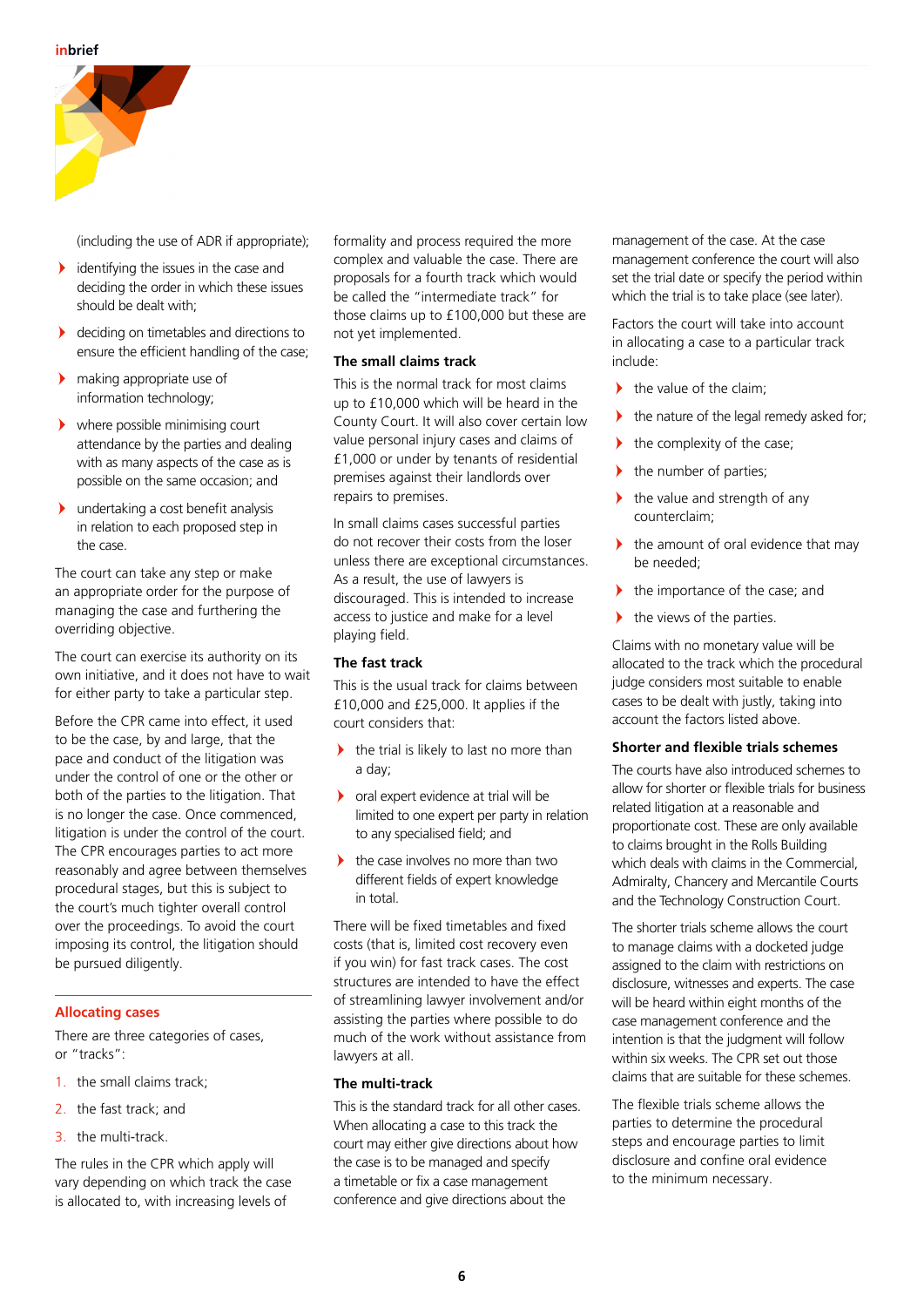

#### **Summary procedures**

# **The general rule**

The general rule is that all cases must go to trial to be finally decided. This is particularly so where any element of your case involves a disputed issue of fact. This is because under the legal system for England and Wales, it is considered that the only way to decide issues of fact is for the court to hear live evidence with witnesses being the subject of crossexamination. However, there are some exceptions.

#### **Some exceptions to the general rule**

The following are some examples:

## Summary judgment

Either party can make this application. To succeed they need to persuade the court that the other party's claim or defence has no real prospect of success.

If the other party wishes to resist the application, they must satisfy the court that there is an issue or question genuinely in dispute that ought to be tried or that there should be a trial for some other reason. Evidence is given by written witness statements rather than by witnesses in person. This feature means that cases involving disputed facts are unlikely to be appropriate for determination summarily.

There is a range of possible orders. For example, the court may give judgment for the applicant. The court may also allow the action to continue but attach conditions such as a payment into court by either party. It may give judgment on or strike out a part of the matters in dispute, leaving the remaining issues to be tried in full.

The key feature of summary judgment applications is that they present the applicant with an opportunity to determine the case in their favour at an early stage and at a short hearing. Even if it is unsuccessful, in some cases it may be a tactical advantage to require the opponent to set their case out in detail in written witness statements at an early stage.

Where an issue arises in relation to timing and prosecution of the underlying case:

until the application is heard, the further pursuit of other stages in the action is suspended. This means that the timetable is inevitably delayed if the application fails. This may or may not be a good thing tactically.

There is also a risk to consider when making such an application. If the application is unsuccessful, the applicant will probably be ordered to pay some of the respondent's costs immediately, even though the applicant may ultimately be successful at trial.

#### Default judgment

The court will enter judgment against a defendant who fails to file an acknowledgement of service or file or serve a defence within a specified time or if certain court fees are not paid.

#### Interim payments

This enables a party to seek an order for payment of money on account of a claim before the full trial takes place.

#### Strike-out

The court has a general power to attach extreme sanctions when faced with disobedience to its orders. This includes striking out all or part of a defaulting party's case. The powers help the court to actively manage and control conduct of the case. If, for instance, a party consistently fails to serve its list of relevant documents despite extensions of time to allow them to do so, the court may order a final extension with such a sanction attached in the event of further default. If that party then does not comply with the order, the opponent may obtain judgment against them without need for a trial.

Sometimes a statement of case (or part of the case) can be struck out upon an application made by one of the parties or by the court's own initiative where no reasonable grounds for bringing or defending the claim are set out in it or where the claim or defence is an abuse of process of the court. This is in addition to the power mentioned above, where there has been a failure to comply with a procedural rule or court order.

Objectionable matters included in a statement of case (for instance insulting allegations about the other party which are not relevant to the matters in issue) can also be struck out.

## Interim declarations

A declaration is a formal statement by a court of the legal significance of a given set of facts. This procedure is not appropriate where there is a dispute as to any material facts.

#### **Statements of case**

# **What is the function of a statement of case?**

The purpose of a statement of case is to define the legal issues upon which the court has to decide and set out the essential facts supporting the party's position. The first statement of case is the particulars of claim; then comes the defence and subsequently others may be served. To make sure that your statement of case is correct and effective, it is important that you provide us with all of the facts relevant to your case. We will then determine which of these facts should be mentioned in the statement of case.

Each statement of case is concluded with a "statement of truth". This is standard wording by which the party on whose behalf the document is prepared certifies that the facts in it are true. It is absolutely essential the facts contained in any statement of case are correct in all respects. (See "Statements of truth" above in "Before the issue of proceedings and the duty to preserve documents".)

#### **Amending statements of case**

It is possible to amend a statement of case at various stages of an action. An amendment can usually be made without a hearing for permission to amend if the other party consents. If the other party does not consent then, save in limited cases, an amendment can only be made with permission of the court.

Generally speaking, an amendment will be allowed at any time up to trial (and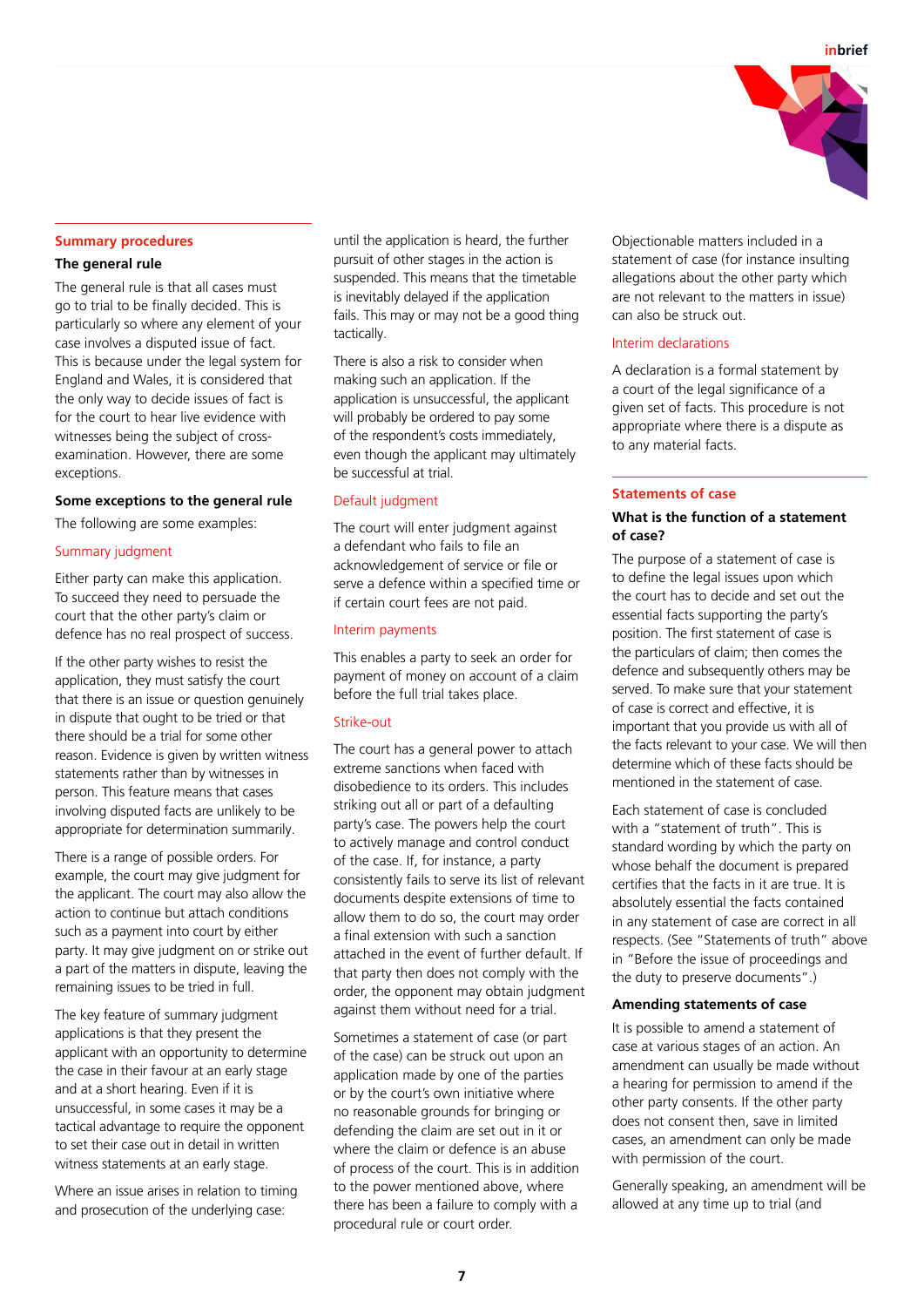

in very limited circumstances during trial) so long as it does not prejudice the other party or the trial date, and usually with the condition that the party seeking the amendment pays all costs which are incurred by reason of the amendment.

## **Defences**

If you wish to defend a claim brought against you, it is essential to serve a formal defence on time. If you fail to do so, the claimant may succeed not only in securing judgment against you in your absence but may also begin the process of enforcing that judgment against you and your property.

You may experience enormous pressures of time when preparing a defence. The courts no longer regard it as acceptable practice to serve a defence that consists wholly of bare denials and refusals to admit unpalatable or damaging allegations made in a claim.

If, for example, the claimant has served a very full particulars of claim or you work for a large organisation at one location and the claim relates to matters in another division based at another location, you may find it very difficult in the narrow time frame permitted under the CPR to put together a full defence. It is possible to agree an extension of time with the other side of up to 28 days. A further extension of time may be obtained by making an application to court provided it is made before the time period for service expires.

# **Attacking your opponent's statement of case**

Sometimes a statement of case fails to include essential ingredients of a particular claim, and failure to provide those details can be fatal to a claim. To elicit these details the party attacking a statement of case can ask for "further information" to be provided and, if it is not supplied, apply to the court for an order striking out that part of the claim (see above). Sometimes further information can be asked for so that the party making the request can be clearer about the case that has to be met.

#### **Disclosure of documents**

# **What is disclosure?**

Disclosure is a process by which parties to a dispute formally state to one another which documents they hold that are relevant to the proceedings, and provide copies of those documents which are not privileged. This is a very important part of English procedure and should be undertaken with great care as it may determine the outcome of litigation.

The idea is that the court is able to determine the case with all the relevant information before it. Disclosure can also promote settlement as the parties become more aware of the relative strength of their cases.

# **The current regime**

The "standard disclosure" regime was brought in with the CPR in 1999. Standard disclosure requires a party to undertake searches for, and to disclose, documents upon which it relies or which are adverse to its case or another party's case.

Whilst changes have been made in the intervening period, with the result that "standard disclosure" is now one of a menu of disclosure options, it remains in effect the default option and other options are seldom utilised if at all.

Concerns had been raised over the spiralling costs, complexity and scale of undertaking standard disclosure, especially given the prevalence and volume of electronic documents. It was felt that our system needed to be reformed to bring it up to date and to be able to maintain its position alongside rival jurisdictions. As a result, the system was reviewed and a new pilot scheme has been introduced. The Disclosure Pilot Scheme ("DPS") applies to cases in the Business and Property Courts only (i.e. the Chancery Division, the Commercial Court and the Technology and Construction Court with some exceptions) and will last for three years from 1 January 2019. The DPS will not run elsewhere, so it will not apply in the Queen's Bench Division of the High Court or the County Courts.

The changes are designed to usher in a change in culture around disclosure. The first principle of the new scheme is about disclosure's role in "achieving the fair resolution of civil proceedings". The court expects parties to cooperate with each other and assist the court in determining the scope of disclosure.

The notes below detail the existing scheme but we have created a separate "Guide to the Litigation Process" for those cases which are subjects to the DPS which you may access by [clicking this link](https://www.lewissilkin.com/en/insights/a-guide-to-the-litigation-process-including-guidance-on-the-disclosure-pilot-scheme).

#### **What documents are relevant?**

The question of what documents are relevant is determined by the statements of case. Usually all relevant documents must be disclosed, no matter how unfavourable they may be to your case. However the court does have the power to decide the nature and scope of disclosure to be given including the power to dispense with it altogether. Before any decision is made the court expects the parties to discuss and, where possible, agree the nature and extent of the disclosure exercise appropriate for the claim.

Disclosure is usually made by preparing and serving a list describing the relevant documents. The list is supported by a disclosure statement. Each party typically offers the opponent an opportunity to inspect the originals in person or to supply copies of the documents requested by the opponent. It is usual to pay a fee for photocopies. It is increasingly common for parties to exchange their relevant documents by providing the materials in electronic form. The parties should agree the precise format.

#### **What are "documents?"**

A document is defined by the court rules as "anything in which information of any description is recorded". This includes (regardless of how confidential they are, or whether they are originals, drafts or copies) letters, e-mails (including those copied or forwarded), faxes ("hard" copy and electronic), notes (however rough), diary entries, audio or video recordings, photographs, drawings, spreadsheets,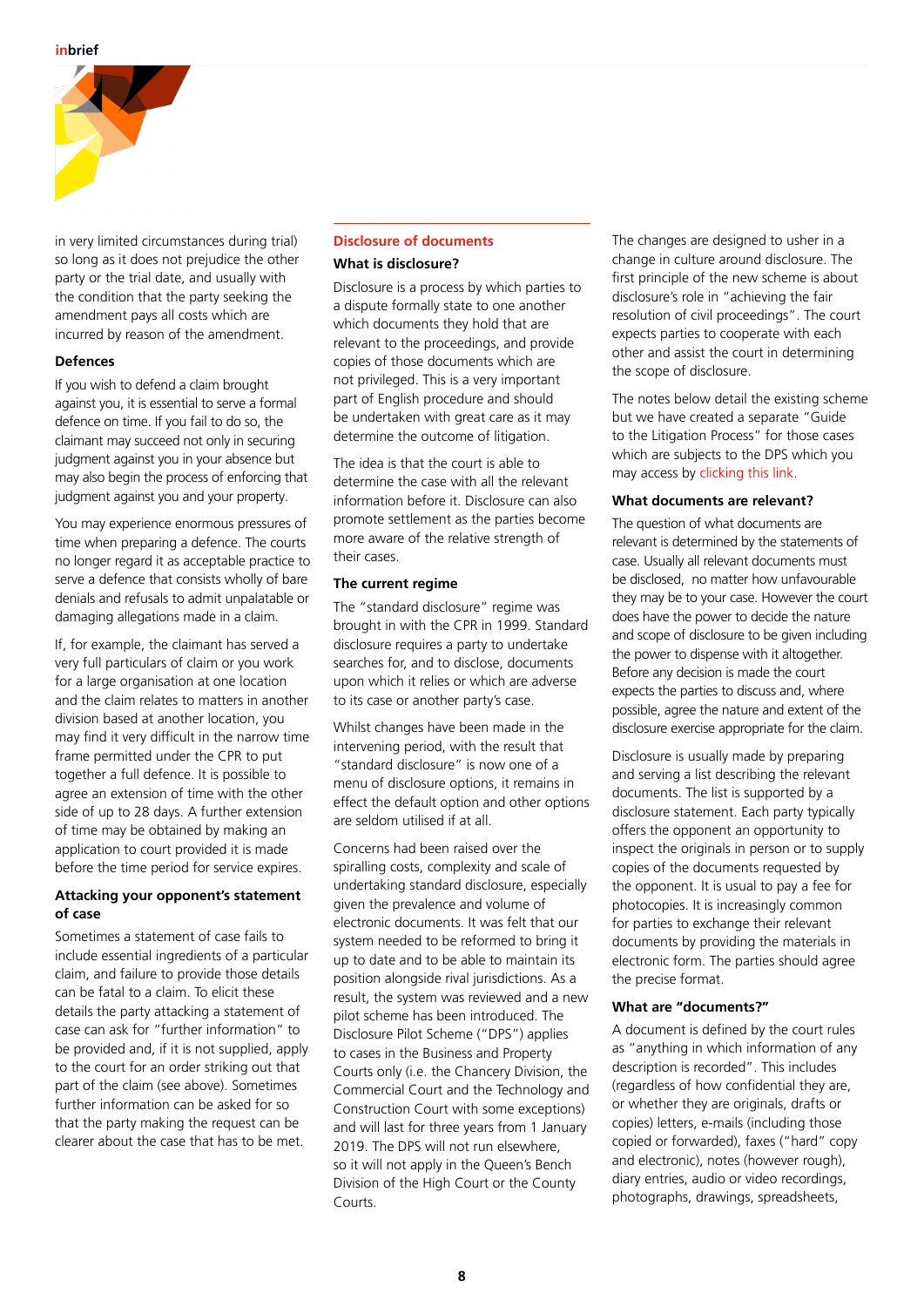

presentations, databases and computer files on any type of storage media e.g. PDAs, mobile phones, voicemail facilities and printer histories. The definition of "document" extends to metadata (which is the additional information stored and associated with electronic documents) "deleted" documents and those stored on back up tapes and servers. This list is not exhaustive. You, as the client, will be most familiar with your documentary systems and you will be asked to examine them with a view to identifying all relevant documents.

## **Duty to preserve documents**

Once the litigation has commenced or indeed once a party becomes aware of the likelihood of litigation, that party is under a duty to preserve and keep from destruction all documents which may become disclosable in that action. This includes electronic documents which must not be deleted from systems.

A failure to preserve documents at the outset, or give proper disclosure once litigation has commenced can result in judicial criticism, financial penalties or adverse inferences which are harmful to the case.

#### **What documents must be disclosed?**

The court has the power to decide the nature and extent of any disclosure to be given by the parties. In addition the parties can put forward their proposals as to what documents should be disclosed and how the disclosure should take place. When making its decision the court will consider the "overriding objective", taking into account the considerations of expense, speed and proportionality. One of the options for the court is to order "standard disclosure". This is limited to the following categories:

- If the documents on which you rely;
- $\blacktriangleright$  the documents which adversely affect your own case;
- $\blacktriangleright$  the documents which adversely affect another party's case; and
- $\blacktriangleright$  the documents which support another party's case.

Standard disclosure is no longer ordered as a matter of course and judges increasingly expect the parties to consider alternative forms of order that might save costs and/ or be more appropriate. The court can simply order that each party disclose the documents they rely on and provide details of the specific documents it requires its opponent(s) to disclose. Alternatively the court can direct disclosure be given on an issue-by-issue basis or that it is given in stages.

A party need only give disclosure of documents which are or have been in that party's control, which means:

- it is or was in their physical possession;
- $\blacktriangleright$  they have or have had a right to possession of it; or
- they have or had a right to inspect or take copies of it.

In addition, when giving standard disclosure, a party is only required to disclose those documents which have been found by a "reasonable search".

#### **Disclosure report**

In a multi-track case a party will usually be required to serve a disclosure report that must contain:

- $\blacktriangleright$  a description of the relevant documents which exist or may exist;
- $\blacktriangleright$  a description of where and with whom those documents are or may be located;
- in the case of electronic documents, a description of how the documents are stored;
- an estimate of the range of costs that could be involved in giving standard disclosure, including the cost of searching for and disclosing electronic documents; and
- $\blacktriangleright$  a statement of the extent and nature of the disclosure order it believes ought to be given.

The report will help the court decide what disclosure order to make and will enable the parties to discuss the nature and extent of disclosure.

Soon after proceedings have been issued, the parties are expected to discuss any issues which arise regarding any searches that will be needed to be carried out in order to comply with their disclosure obligations and the preservation of all electronic documents. As a result, consideration as to how to fulfil the disclosure obligations has to be given at the outset and we will discuss with you the most proportionate ways in which you should seek to give disclosure in respect of your case. This may also involve the completion by you, with our assistance, of an electronic documents questionnaire. In order to do this, we will need to understand your electronic system and the working practices of those involved in the facts giving rise to the proceedings. We will also discuss with you the extent of any search and ask you to provide an indication of the quantity and location of relevant documents, as this will enable us to provide you with an estimate of the likely time and expense that may be involved in carrying out the search and disclosing the relevant documents.

We will also advise you on the use of technology to assist in the review of electronic documents.

At the end of the list of documents a representative of the party will need to sign a disclosure statement, confirming that a reasonable search has been carried out for all relevant documents.

## **What is a disclosure statement?**

A disclosure statement is a statement made by a party to the litigation in relation to the disclosure given by that party. It must include details of:

- the extent of the search that has been made to locate the documents;
- $\blacktriangleright$  a certificate stating that the party signing understands the duty to disclose the documents;
- $\blacktriangleright$  a certificate stating that to the best of the party's knowledge they have carried out that duty; and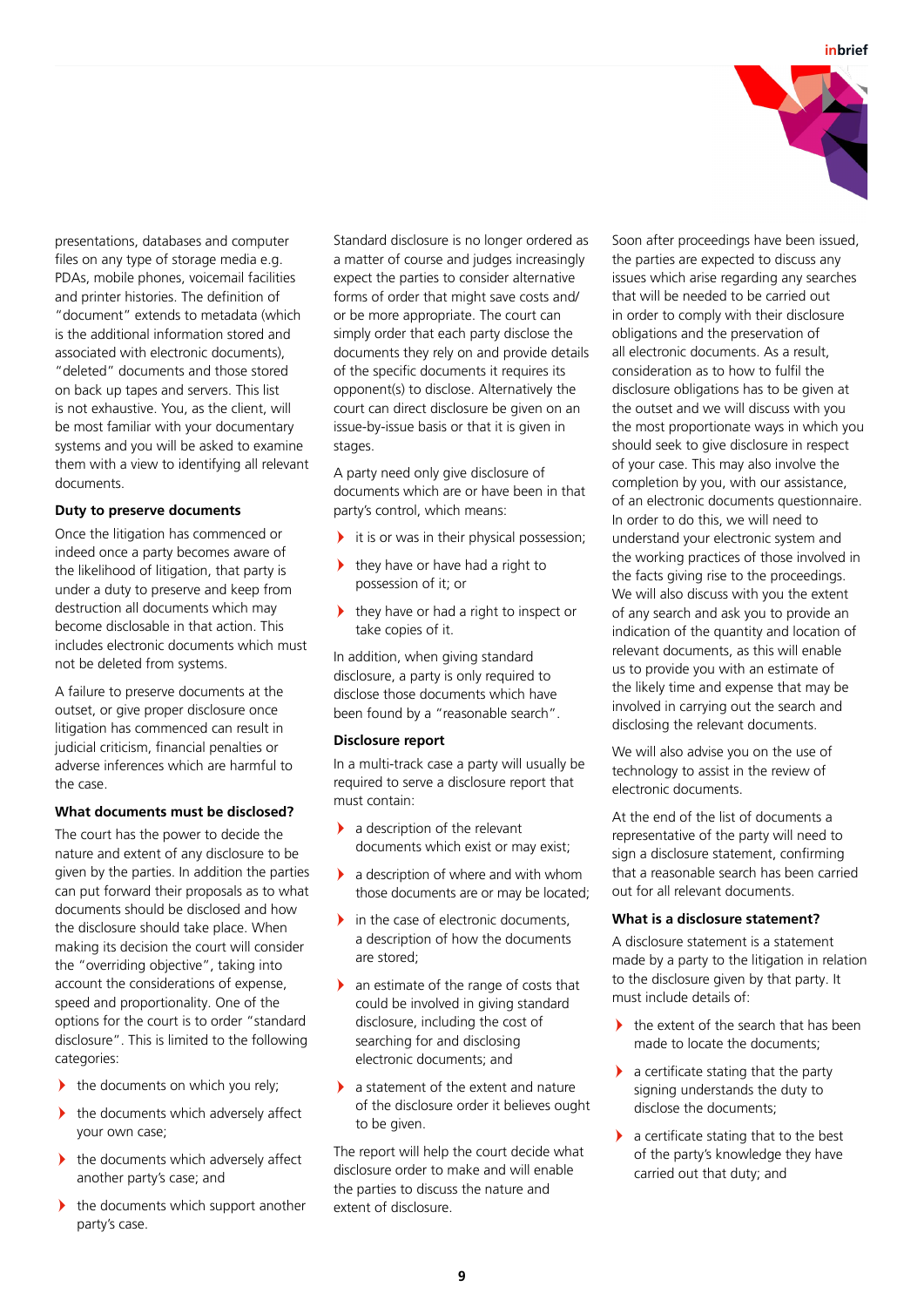

 $\blacktriangleright$  where the category or class of documents have not been searched for on the grounds that it would be unreasonable to do so, this must be stated in the disclosure statement.

To ensure that the relevant person is in an appropriate position to sign a disclosure statement it is essential that a complete record be kept of the steps that have been taken to search for the categories of documents set out above. This will include details from the individuals in the organisation who conducted the search, recording the steps that have been taken to locate the documents.

# **Is there anything that need not be disclosed?**

The answer is that, generally speaking. everything, which fits in the categories listed above, must be disclosed, but some documentation may be "privileged". If so, this means that although those documents must still be listed, they need not be shown to your opponent.

The broad grounds of privilege are: legal advice privilege, litigation privilege, privilege from self-incrimination, privilege related to "without prejudice" documents and public interest immunity (Crown privilege). We will explain these concepts to you in more detail in the context of your case. Please note that as a general rule there is no entitlement to withhold disclosure merely because the relevant documents are regarded as "sensitive" or "confidential".

# **Confidentiality in disclosed documents**

Confidentiality is preserved by an express rule in the CPR which provides that no ancillary or collateral use will be made of any disclosed documents without the consent of the party who gave disclosure of the document unless and until they are:

- $\blacktriangleright$ read out in court; or
- $\blacktriangleright$ referred to in a public hearing; or
- > the court gives permission.

This is intended to protect a party by seeking to ensure that the opponent cannot make collateral use of documents disclosed to them.

In some cases where the confidentiality of the documents goes to the root of the case the court may order that evidence is not given in open court, thereby protecting the confidentiality.

# **When does the process of disclosure begin?**

The parties exchange lists of documents soon after the last exchange of statements of case. These identify all relevant documents, and where appropriate distinguish between documents which a party is obliged to produce for inspection and documents which a party is not (because privilege is claimed for example).

# **Continuing obligation**

There is a continuing obligation on parties to litigation to disclose, usually by way of supplemental lists, any relevant documents which later come to their attention during the course of proceedings. As a result, you should think carefully before creating any new relevant documents or annotating any existing documents since these may become disclosable in due course, once proceedings are underway.

#### **Points to watch**

- Carefully preserve all documents that are likely to be relevant to the case.
- Identify all sources of data.
- $\blacktriangleright$  Appreciate that documents of a confidential or sensitive nature may still have to be disclosed.

The obligation to disclose extends to copies of originals with comments or annotations on them. You will appreciate that an inappropriate comment made on a document may have very serious consequences for your case, if the addition is relevant to the issues in the case. Accordingly, you should be careful not to mark or annotate relevant documents (including copies).

Do not create new documents referring to the case (other than communications with your lawyer) without speaking to

your lawyers first. The duty to disclose documents continues throughout the proceedings.

## **Our duty to the court**

The duty of giving proper disclosure is not only that of the party to the litigation but also a personal one imposed on the solicitor to the party. This is because a solicitor is an officer of the court and they will be in breach of their duty to the court if they fail to supervise the process effectively. In extreme cases they will also be guilty of professional misconduct.

## **Some possible steps before trial**

The following are examples of steps a party may take before trial.

## **Further information - Applications**

If dissatisfied with any of their opponent's statements of case a party can apply to the court for an order requiring further information to be supplied.

#### **Further disclosure applications**

Similarly, if a party suspects that their opponent has not disclosed all relevant documents, they may apply for an order requiring further and better disclosure of existing documents or that a more extensive search for documents be carried out.

## **Applications for interim injunctions**

Interim injunctions are court orders given before the trial of an action. They do not determine the issues in the action, but they require a party to the action to do, or refrain from doing, something in order to preserve a position until trial.

Applications for injunctions can be made at any stage of the proceedings and in urgent cases are made even before the proceedings are commenced. The law and rules governing injunctions are complex and we will discuss these with you if they are relevant to the claim.

# **Security for costs**

An application for security for costs can be a powerful weapon in the hands of the party making the application. The purpose is to protect a party for the costs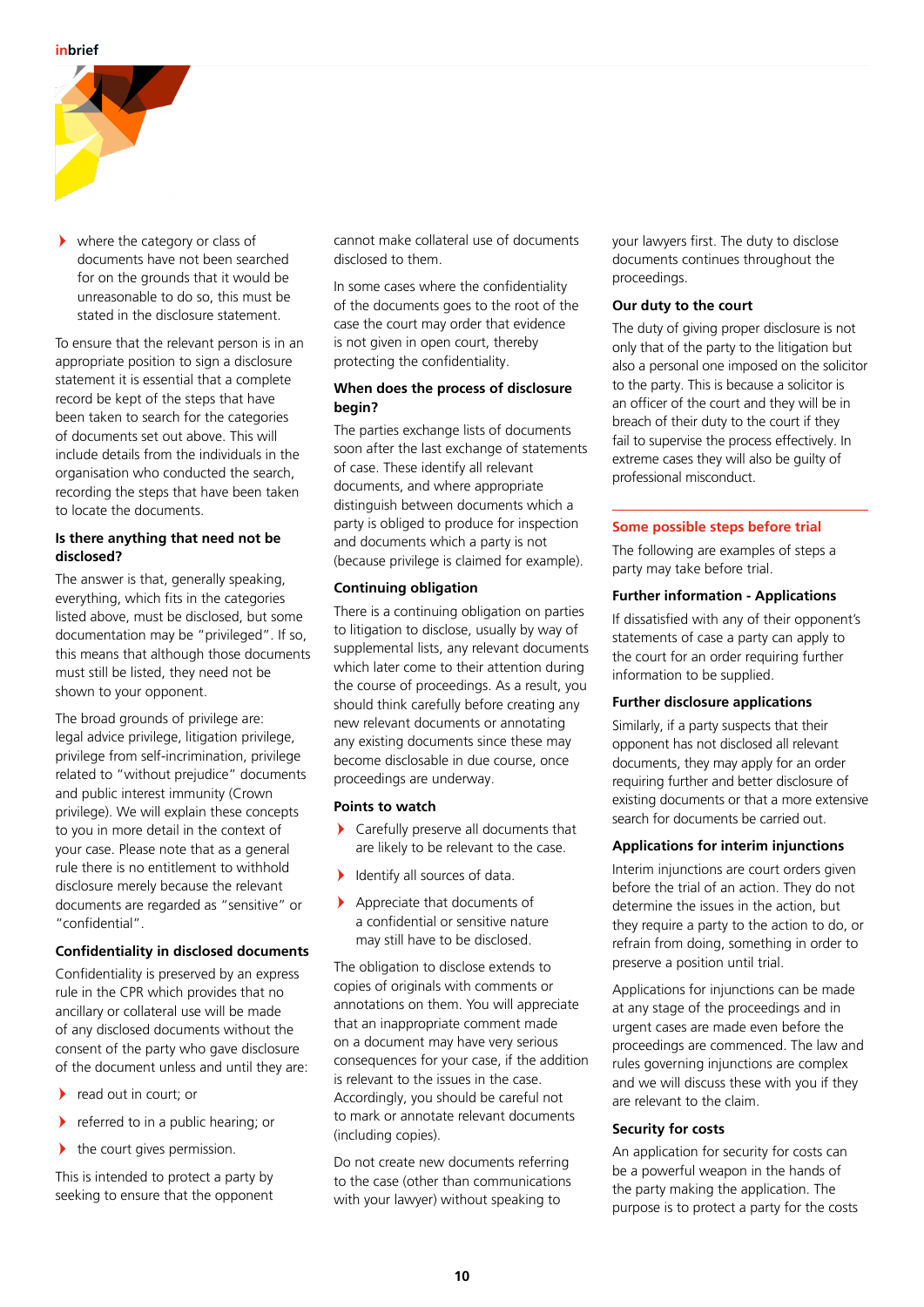

it incurs in defending itself by requiring the opponent to pay money into court prospectively, in an amount referable to the level of an adverse costs order it would face if it lost.

An application for security for costs is usually made by a defendant against a claimant, but it can also be made by a claimant against a counter-claiming defendant. It involves the defending party saying to the court that the other party's claim should be "stayed" (i.e. indefinitely postponed) until that other party provides security for the defending party's costs. It may be ordered against a claimant company which is insolvent.

It is also regularly ordered against foreign claimants who are not EU nationals (separate rules apply to litigation involving parties who are nationals of EU member states).

For proceedings issued post Brexit the issue of obtaining security against someone resident in an EU member state is complex. We will advise you if this is relevant and how you should proceed. In certain circumstances a "maintainer" of an action (i.e. a person who funds an action) can be ordered to pay the costs of an action, even if they are not a party themselves.

# **Part 36 Offers**

The Part 36 procedure is open to both defendants and claimants and can protect their position as to costs and put pressure on the opposition to settle early on in the dispute and certainly before trial. It involves making an offer, in prescribed terms, which the person making the offer is willing to pay or receive in settlement of the claim. The offer should be pitched by reference to the merits in the action. The existence of the offer is kept secret from the trial Judge. It is revealed after the case is concluded and once questions of liability and damages have been decided.

There are numerous points to consider when deciding whether to make an offer which we will discuss with you.

If the offer is accepted within 21 days, then that acceptance brings the action to an end without the need for a trial. The

claimant is also automatically entitled to their costs of the action to be assessed on the standard basis (see below under "Costs") up to the date of acceptance of the offer. If the offer is not accepted, the case continues.

When judgment is pronounced there are various possible scenarios:

- If a claimant is successful but awarded less than the amount offered by a defendant in its Part 36 offer, the defendant will usually only have to pay the claimant's costs up to 21 days after the defendant's Part 36 offer was made. After that point the burden for costs is shifted by the offer: the defendant will be entitled to its costs from that time and interest on those costs even though it lost the case. This means that a claimant who wins but fails to beat a well-pitched offer will usually end up paying both its own and the defendant's costs from soon after the offer all the way up to and including trial. Those costs may be significant, particularly if the offer was made at an early stage in the process.
- If a claimant is awarded the same or more than that which the claimant stated in its own Part 36 offer that it would be prepared to accept, usually the claimant will be entitled to enhanced damages and costs as follows:
	- **•** an additional award of damages up to 10% where damages are awarded up to £500,000 and 5% of damages awarded up to £1million making an additional award of up to £75,000;
	- **•** interest at up to 10% above base on the judgment sum from 21 days on which the offer was made;
	- **•** its costs on the indemnity basis from 21 days after the offer was made (see below under "Costs" regarding indemnity costs); and
	- **•** interest on those costs at up to 10% above the base rate.

If a claimant wins and the amount awarded exceeds the amount that a defendant offered, then the defendant's offer is of no effect and is disregarded.

Clearly a party faced with a Part 36 offer should consider very seriously whether or not to accept it. Any party who feels that the outcome on quantum is uncertain should always consider making a Part 36 offer at an early stage of an action so as to concentrate the other party's mind.

Additionally, it is important to constantly review Part 36 offers as the case progresses as evidence may come to light that may change a party's view of the offer made. Sometimes it may be appropriate to make fresh offers or withdraw past offers as your assessment of the case improves.

# **Alternatives to "Part 36" offers**

There are situations where a defendant may wish to protect itself as to costs in circumstances where the rules relating to Part 36 offers are not appropriate. A common example is a case where a perpetual injunction is sought ordering the defendant not to do certain specified acts. In addition, a defendant may consider that the Part 36 requirement to pay the claimant's costs up to the date of acceptance of the offer to be a prohibitive feature.

Claimants and defendants in these circumstances can make a formal offer by way of a letter which is described as "without prejudice save as to costs". Again, the court does not see the letter until it comes to decide the question of costs. The court is obliged to take these offers into account at the conclusion of a case when deciding costs. The key difference is that they do not carry with them the enhancements described above which follow a successfully pitched Part 36 offer. The benefits enjoyed are at the discretion of the judge and so you may or may not get the same benefits from a costs recovery perspective.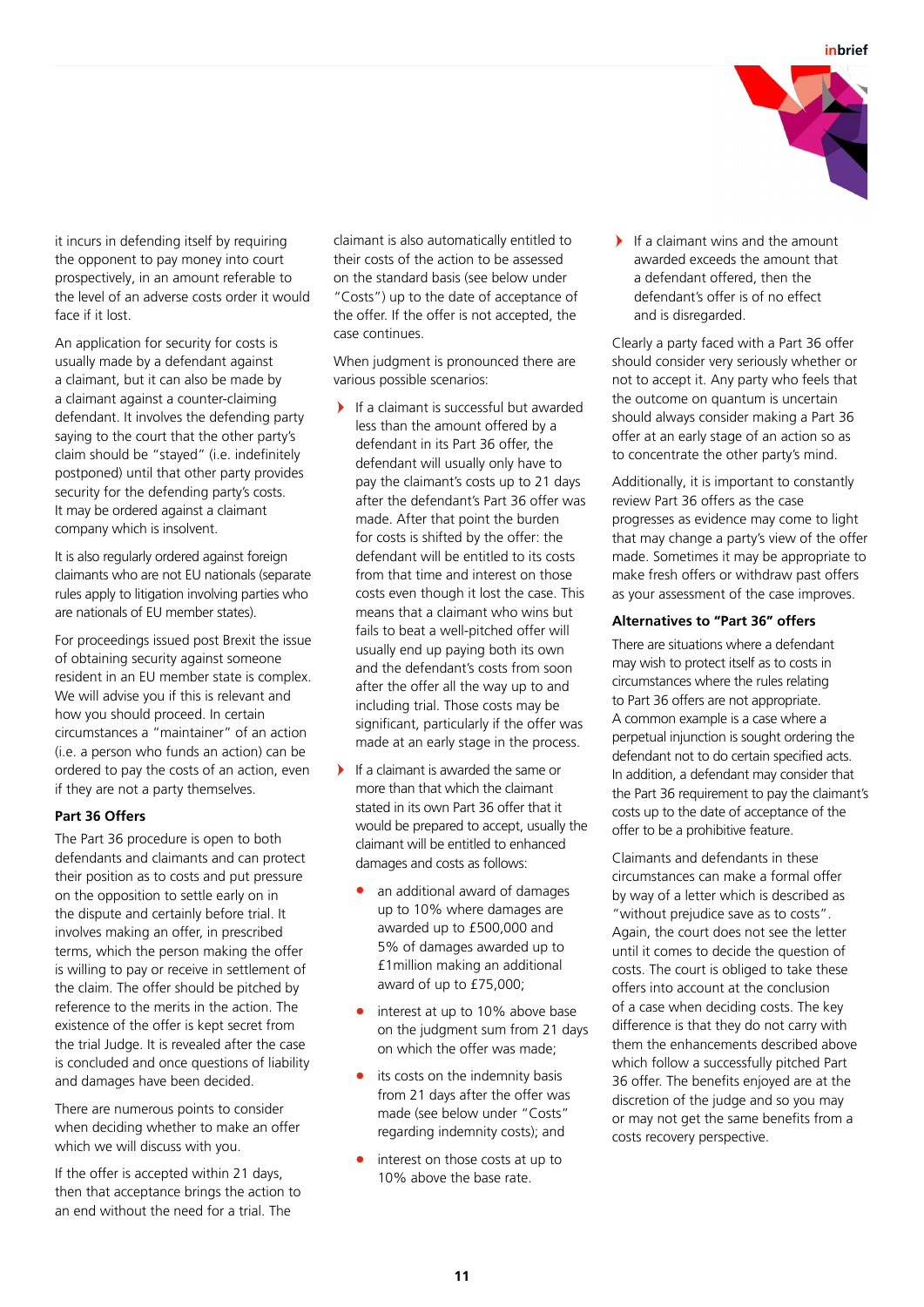

## **Witness statements**

The court will ordinarily order the parties to exchange witness statements for all witnesses of fact who are to attend trial. The function of the witness statement is to set out in writing the evidence of the maker of the statement which is relied on by the party calling that witness. The court may order that witness statements be limited by length or subjects it will cover. The statements must not contain any inadmissible or irrelevant material and must contain the truth on the issues covered and will require the maker to sign a statement of truth. It is improper to serve a witness statement that is known to be false or which the maker does not in all respects actually believe to be true. Witness statements provided by non-English speakers must be prepared in their own language and accompanied by an English translation unless the witness is sufficiently fluent in English.

In April 2021 changes were made to the preparation of witness statements in the Business and Property Courts. The purpose is to set out in writing the evidence in chief that a witness of fact would give at trial. The trial witness statement will inform the parties and the court of the evidence a party intends to rely on at trial. It will promote the overriding objective by helping the court to deal with cases justly, efficiently and at proportionate cost, saving time at trial and promoting settlement in advance of trial. Additionally, and importantly, the rules are designed to provide transparency so the judge will understand what the witness actually recalls of the relevant factual matters, and to what extent their recollection is the result of that recollection being refreshed by a more recent reference to documents (and both will go to the weight the judge will attribute to the evidence of the witness).

Usually a witness statement will simply be read by the judge as part of their preparation for the trial process. Ultimately, however, the court has discretion and may require all evidence to be given live in court, particularly in cases where the facts are very contentious and

may be determinative of the issues.

Great care must be taken in the preparation of witness statements to ensure that they cover all the salient points which the party calling that witness needs that witness to prove for their case: the judge may refuse permission to ask supplementary questions taking into account any limitations imposed by the court.

A witness who is called to give evidence at trial will usually be cross- examined on their witness statement so its content needs to be both accurate and complete.

#### **Expert evidence**

Sometimes it is necessary to call expert evidence in order to prove a claim or disprove another party's claim. Generally speaking, expert evidence is opinion evidence, i.e. the expert expresses an opinion based on certain assumed facts. Where the facts are in dispute the expert may be asked to give alternative opinions based on different sets of hypothetical facts.

It is the overriding duty of an expert to help the court on the matters within their expertise, rather than to act as an advocate for the party who instructs them. Accordingly, the court rules specifically provide that this duty overrides any obligation to the party instructing the expert or paying the expert. Expert evidence presented to the court should be, and should be seen to be, an independent product.

No party may call an expert without the court's permission. At the case management conference or in response to an application to the court by a party the court will decide whether or not an expert is appropriate. The court will restrict expert evidence and will only allow expert evidence that is reasonably required to resolve the proceedings. The substance of the expert's evidence will be given to the other side well before trial. This ensures that by the time of the trial each party is fully aware of the nature and extent of the expert evidence to be given by the other side.

In certain circumstances the court may not allow the parties to call their own experts

and will instead appoint a single expert as the court expert paid for jointly by the parties. Where the parties cannot agree who should be the court's expert, the court may select one.

At the end of the expert's report there must be a statement by the expert, confirming that they understand the extent and nature of their duty to the court and that they have complied with that duty. The expert's report must also disclose the substance of all instructions, both written and oral, on the basis of which the report was written. The court may go further and order that the instructions themselves should be disclosed, but only if there are reasonable grounds to consider that the statement given in the expert's reports concerning the substance of their instructions are inaccurate or incomplete.

The court will also encourage, by order if necessary, without prejudice discussions between experts with a view to promoting an agreement and narrowing of the issues for trial.

The court has the power to order that the expert evidence be given concurrently, with both experts sitting in court in tandem. This is known as "hot tubbing". This may cause the judge's role to be increasingly "inquisitorial" (akin to their contemporaries in civil jurisdictions) since they may ask increasingly direct questions of each expert whilst trying to form their own view based on what is said.

#### **Case management hearings**

These are hearings designed to set a framework and timetable for the preparation of the case for trial and is when the court sets the trial date. A case management conference deals with the case as a whole, but other applications for specific directions may be necessary as the case progresses.

Ideally a full timetable will be set out at the first case management hearing. The first case management conference will also deal with disclosure (see above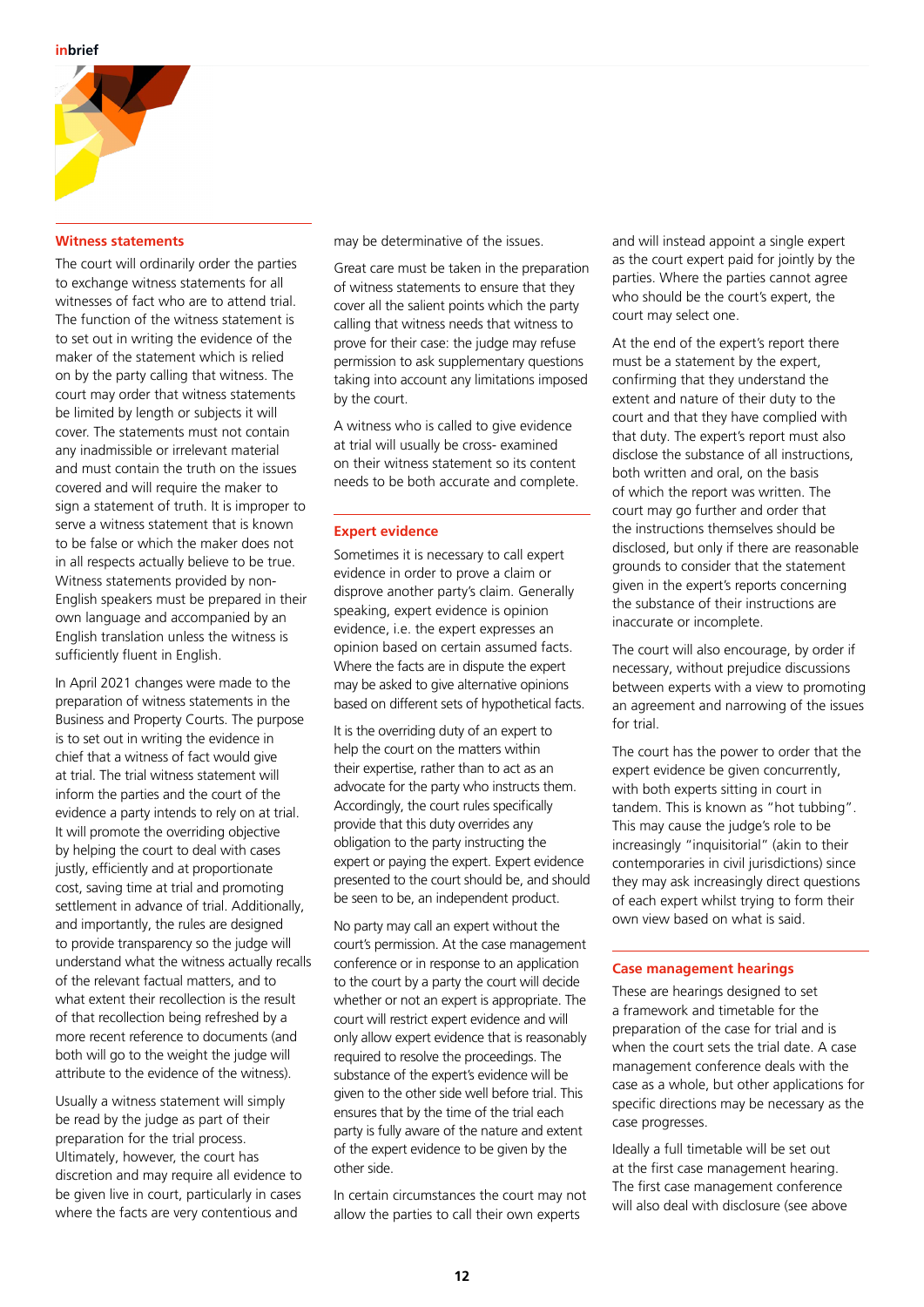

under "Disclosure of documents") and costs budgets (see below under "Costs") that have been prepared by the parties. This is a substantial hearing in the early stages of the case during which the court and the parties examine the issues set out in the statements of case, review the future conduct of the case thoroughly and decide how best to manage the case as a whole. The court will expect the parties to provide information on existing and projected costs to ensure the case is set up to run proportionately in terms of expense to the value of the claim. It is strongly advisable that you attend this hearing and the court has the power to order you attend. In some cases it will also be advisable to have experts present to explain the scope of their likely evidence.

In a number of limited actions which are procedurally straightforward and where directions can be agreed between the parties it may be possible to avoid the need for a case management conference.

## **Failure to comply with the rules, practice directions or court orders**

Judges take a tough line with parties who fail to comply with a rule, practice direction or court order. Non-compliance with time limits or other orders may result in draconian sanctions which can include significant costs penalties, the striking out of a statement of case or a defaulting party being ordered to make a payment into court as a condition for the case proceeding.

A party in default can ask the court to lift the sanction for the default and the court has a limited discretion whether or not to do so. In deciding whether to do so the court will consider all the circumstances of the case, to enable the court to deal justly with the application which includes the need for litigation to be conducted efficiently and at proportionate cost as well as enforcing compliance with rules, practice directions and orders. It is thought that the court will be less likely to grant relief from sanctions with the imposition of these requirements.

## **Early termination of an action**

## **Settlement possible at any time**

At any time during the action the parties can settle and withdraw an action on such terms as they agree between themselves. However, if the court has not been informed of this and any court fixture is wasted, the parties or their representatives can be subject to censure by the court.

#### **Pre-trial determination - other ways**

In the absence of a settlement agreement between the parties an action may be brought to an end before a full trial in the following ways:

- summary judgment;
- $\blacktriangleright$  by withdrawal of the defence resulting in judgment for the claimant;
- by discontinuance or withdrawal by the claimant, generally on payment of the defendant's costs;
- by dismissal of an action upon an application to strike out made by another party; or
- $\rightarrow$  by the court striking out a claim on its own initiative.

#### **The trial**

This is the crux of the action, assuming it has got this far. Each party presents their case to the judge. The judge considers the evidence which is tested by crossexamination of the witnesses of fact and the experts. It is crucial that all material facts are investigated and raised because, save for a few exceptions, the findings of fact that are made at the trial are final. Appendix 1 sets out the order of proceedings at trial.

Once judgment has been given (which will usually be two or three months after the trial itself) a party may apply for a stay of execution of the judgment, preventing enforcement of any award of damages. The judge may agree to a stay or alternatively may refuse it.

Note that even if a request to appeal the judgment is allowed, there is no automatic stay. So, if the judge has refused a stay of execution, the party concerned may wish to make an application for a stay urgently to the appeal court. There are numerous considerations involved in the question of whether the trial judge or the appeal court will grant a stay pending the appeal hearing. If appropriate we will discuss these matters with you.

## **Appeals**

The appeal system applies to all appeals, from an appeal of a case management decision to an order made at trial.

#### **Interim appeals**

An appeal from a judge's decision on an interim matter (e.g. the grant or refusal of an application such as an injunction) can be made to the Court of Appeal on a point of law or on an exercise of discretion at any time before trial. However, appeals on exercise of discretion are rarely successful.

The decisions of High Court Masters (less senior Judges who decide most interim matters) are appealable to a High Court Judge. Notice of appeal must be lodged within 21 days after the date of the decision of the lower court so a decision as to whether to appeal must be made at the earliest opportunity. The lower court may specify a period that is shorter or longer than the standard 21 days.

#### **Permission to appeal**

Generally speaking, permission of the court is required for appeals to proceed. This will only be granted where the appeal appears to have a real prospect of success or where there is some other compelling reason why the appeal should be heard.

## **Grounds for allowing appeals**

Once permission is granted, the appeal court will allow an appeal where the decision of the lower court was wrong or unjust because of a serious procedural or other irregularity in the proceedings in the lower court. Save for limited exceptions, appeals are limited to a review of the decision reached by the lower court: they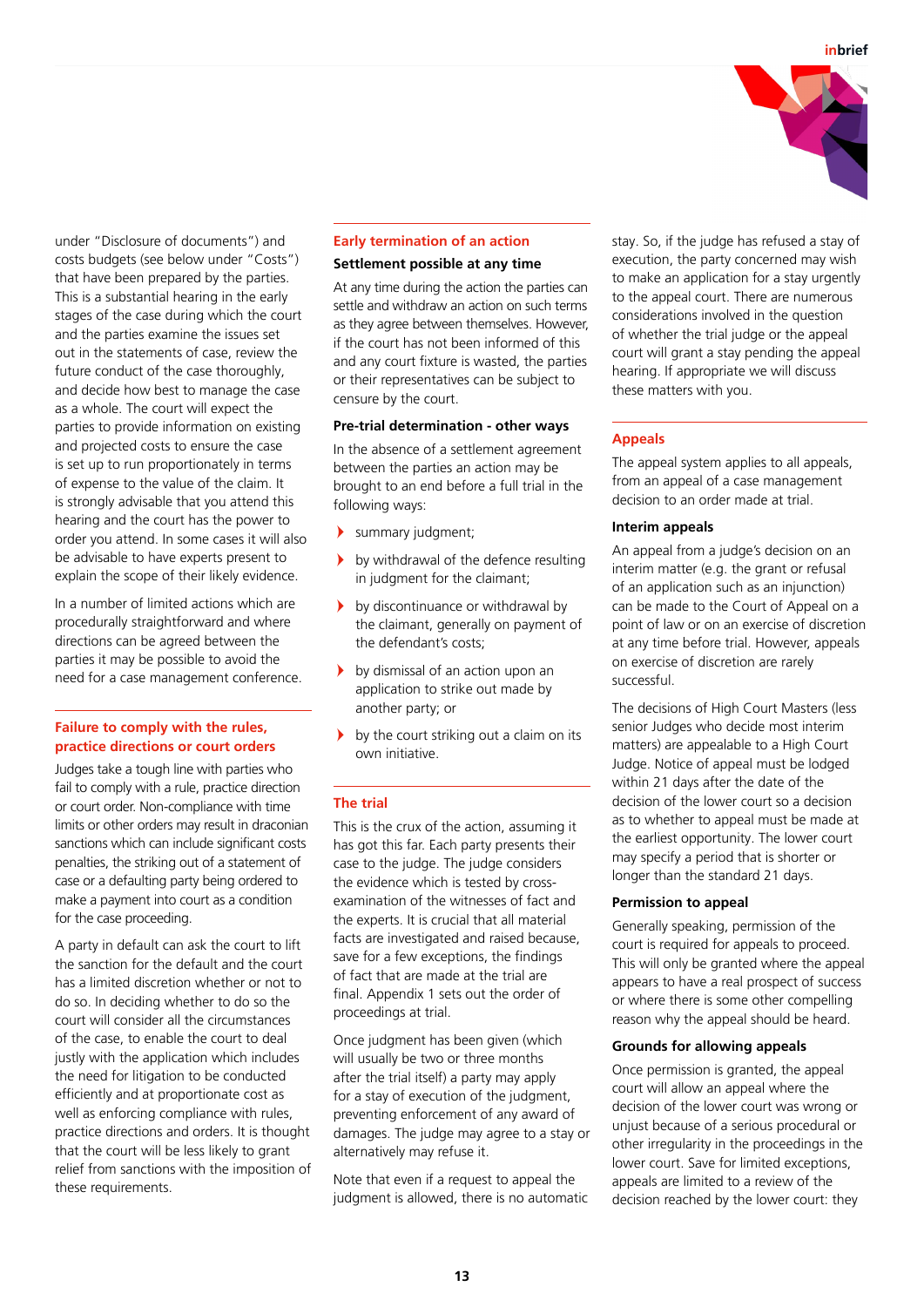

do not include a re-hearing or review of the evidence.

## **Second appeals**

A second appeal is only allowed in special circumstances. No second appeal may be made to the Court of Appeal from a County or High Court unless the Court of Appeal considers that:

- the appeal would have a real prospect of success and it would raise an important point of principle or practice; or
- there is some other compelling reason for the Court of Appeal to hear it.

This is a very high test.

From the Court of Appeal an appeal lies to the Supreme Court but only with the permission of the Court of Appeal or the Supreme Court.

## **Execution and enforcement**

## **Some methods of enforcement**

Methods of execution and enforcement of judgments are varied and it is not appropriate in this general note to go into them. The following is a list of the categories of execution:

- enforcement by taking control of goods by Writ or Warrant of Control (sending a court officer to seize goods);
- **a** Charging Order on land or securities followed by an Order for Sale;
- > a Charging Order over the judgment debtor's interest in partnership property followed by an Order for Sale;
- appointment of a Receiver by way of equitable execution;
- $\blacktriangleright$  Third Party Debt Orders (such as funds held by a bank);
- attachment of earnings (proportion of earnings is deducted by employer); and
- enforcement by way of bankruptcy or liquidation proceedings.

The above methods are relevant for enforcing judgments in England and Wales. Post Brexit, enforcement of judgments in EU countries has changed and you will be advised of the options available. There is no doubt this has become more complex and expensive due to the UK's departure from the EU.

# **Contempt of court**

In addition, if a party has been found guilty of contempt of court, there are other measures available against that party which strictly speaking are not methods of execution but methods of punishing that party for contempt of court. Examples are Writs of Sequestration (the court confiscating the assets of the party in contempt) and committal to prison.

# **Costs**

# **General principles**

Costs are always in the discretion of the court save in certain circumstances when they follow automatically e.g. a claimant discontinuing an action.

While the general rule is that the loser pays the winner's costs, this is not always the case. Sometimes a judge may make a contrary order, or may make different orders relating to different issues or stages in the case.

In particular the courts must have regard to all the circumstances of the case - including the conduct of the parties when deciding what order to make on costs. The conduct of the parties can include the following:

- conduct before as well as during the proceedings and the extent to which the parties may have followed any relevant pre-action protocol;
- whether it was reasonable for a party to raise, pursue or fight a particular allegation or issue;
- $\blacktriangleright$  the way in which a party has pursued or defended their case or particular allegation or issue;
- $\blacktriangleright$  whether a winning party has exaggerated their claim; and
- > Settlement offers including Part 36 offers.

# **Costs budgets**

In April 2013 the courts introduced costs budgets. These rules were updated in 2016 and 2020 and are applicable to all multi-track cases in all courts except where the amount of money claimed is £10 million or more or where the claim is a non-monetary claim which is either not quantified or not fully quantified but the claim is valued at £10 million or more. Even in these cases the courts have a discretion to order costs budgets. There are other limited exceptions.

Parties are required to prepare a detailed costs budget to be agreed with their opponent or subject to a case management order of the court. Following discussions between the parties, if the parties are unable to agree their budgets then a budget discussion report detailing whether the budget is agreed, and those areas not agreed will have to be prepared for the court.

The process requires the lawyers to prepare a budget based on discrete phases of the claim (e.g. disclosure, witnesses) and to provide a budget for solicitors' and barristers' time for each of these phases as well as detailed disbursements. This is a major change in that parties are being expected to project manage cases prospectively, rather than looking back at how costs have been spent after the event. Contingencies will also have to be budgeted for and the court's approval will be required for changes. The court will be keen to ensure that budgets are prepared which are proportionate to the claim and adhered to by both parties.

Compliance with budgets will be essential for recovery of costs from an opponent - if costs exceed the budget previously given for a particular phase, it will be necessary either to get agreement to the increase from your opponent or a variation order from the court before they are incurred. Parties are required to revise their budgets upwards or downwards during the proceedings if there are significant developments which warrant such revisions. Failure to do so may result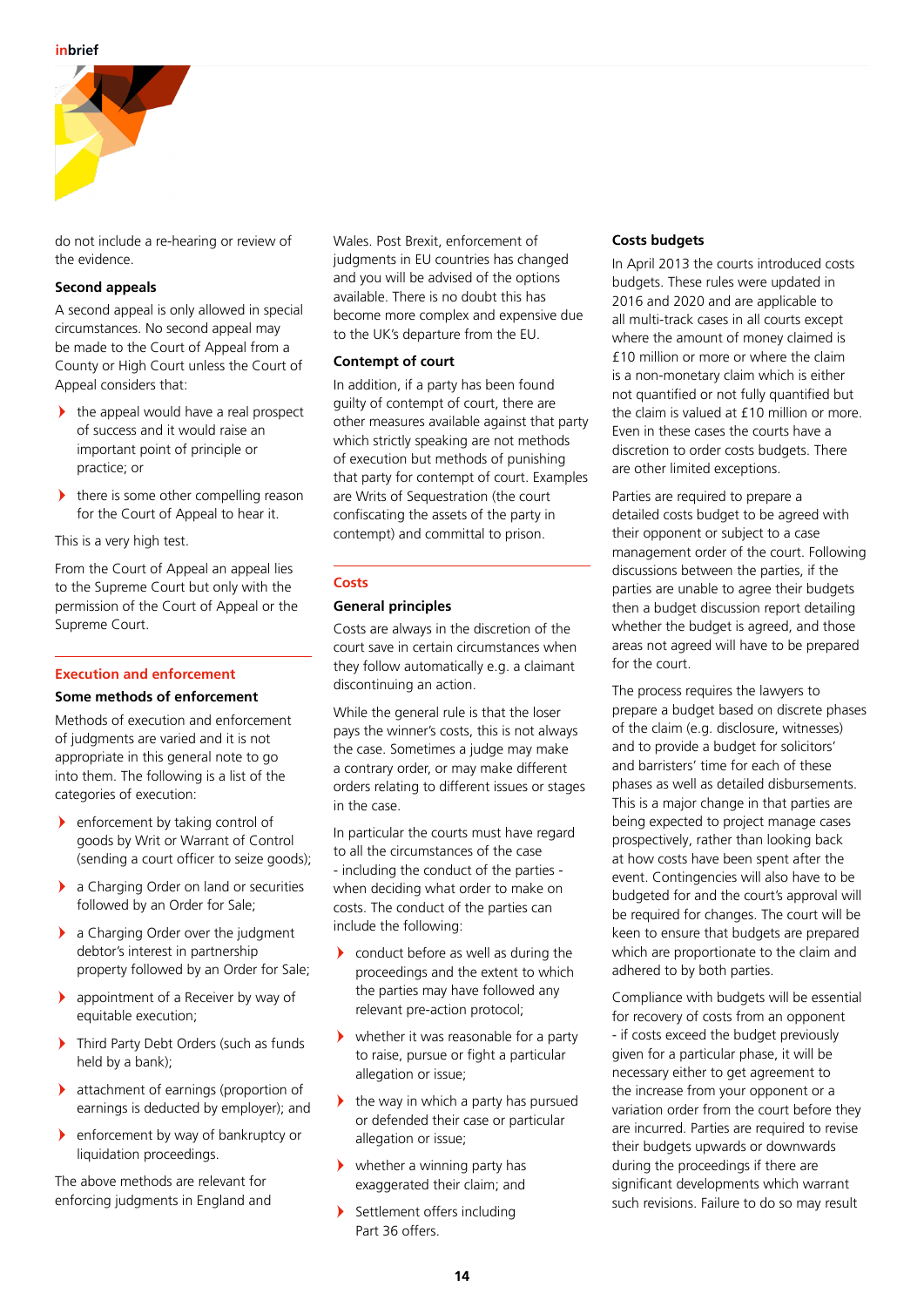

in a failure to recover some of the costs. The costs rules provide that if the amount a party is seeking to recover at the end of the proceedings in respect of costs is on a standard basis (see below), the court will have regard to the budget and will only depart from the budget if there is a good reason to do so.

# **The bases of costs**

When deciding the amount payable by a party towards its opponent's costs, unless a sum is fixed in the court's order, the court will be required to determine or "assess" how much is payable. The assessment process is undertaken by reference to either the "standard" basis or the "indemnity" basis. The former is less generous to the receiving party than the latter.

On both bases, the court will not allow costs which have been unreasonably incurred or which are unreasonable in amount.

On the indemnity basis, doubt as to reasonableness is resolved in favour of the receiving party. There is no proportionality test.

On a standard basis, doubt as to reasonableness is resolved in favour of the paying party and the court will also only order costs which are proportionate. When considering whether the costs are proportionate the court will have regard to:

- $\blacktriangleright$  the amount of the costs compared to the value of the claim;
- the value of any non-monetary relief in issue;
- $\blacktriangleright$ the complexity of the case;
- $\blacktriangleright$  any additional work generated by the conduct of the paying party; and
- $\blacktriangleright$  any wider factors involved in the proceedings, such as reputation or public importance.

# **Wasted costs**

If a court thinks that one of the parties, or their legal representative, has behaved unreasonably or improperly before or during the proceedings it may:

- disallow all or part of that party's costs; or
- order the party at fault or its legal representative to pay costs which they may have caused any other party to incur.

If as a result of the lack of preparation or instructions it becomes necessary to adjourn a particular hearing or case management conference, there is a risk that the court will make a wasted costs order against the party considered to be in default.

## **Interim costs orders - "Pay as you go"**

One of the principles of the CPR is that parties to the litigation should be aware of the costs of the litigation as the case progresses and, where appropriate, should pay or should receive costs according to the perceived reasonableness of the steps taken during the course of the litigation.

At the end of most interim applications which involve the parties appearing before the court, a judge will consider assessing on a summary basis the costs of that application. If the judge chooses to make that assessment, and determines on the amount of the costs (instead of ordering the assessment to be made separately by a Costs Judge) the costs as assessed must be paid within 14 days.

On interim applications costs may be awarded in various ways. Such orders may mean that the party who wins at the trial may still have to pay some of the losing party's costs during the process. For example, a claimant who wins at trial but has previously issued an unsuccessful interim application will usually win the costs of the action but will have had to pay to the defendant the costs of the unsuccessful application.

Unless there is a different order made, all costs orders are payable within 14 days.

# **Detailed assessment of costs applies to almost all costs orders**

All costs which a party to litigation is ordered to pay (except in those cases where the costs are assessed or fixed by the court then and there) are subject to

the process known as detailed assessment of costs. This is an assessment of legal costs by reference to technical rules, limits and ceilings. In the absence of agreement by the paying party to the itemised bill of costs submitted by the receiving party, the bill of costs and all the papers of the receiving party's solicitors have to be lodged with a special officer of the court known as the Costs Judge. Due to the implementation of costs budgets the role of detailed assessment of costs is likely to be diminished particularly for future costs identified in the budget, as parties will already be working to a set budget. Incurred costs included in the budget will be capable of scrutiny.

## **The process**

For cases where costs are £75,000 or less, a provisional assessment of costs will be undertaken which basically means it will be undertaken on paper. The Costs Judge goes through the work records, time sheets and various working documents of the receiving party's solicitors and assesses the amount of costs that the paying party has to pay. The paying party's solicitors are entitled to be heard during this process. The extent to which the paying party's solicitors are allowed access to the receiving party's solicitors' papers is a matter for the discretion of the Costs Judge (privilege is still respected).

## **Costs recovery - unlikely to be full**

Because of technical limits and ceilings that are applied in the assessment of costs during this process, and due to the possible application of the proportionality principle in cases in which standard costs are awarded, it is rare that a successful party to the litigation will recover all their costs from the losing party, even assuming the losing party is in a position to pay them. There are many variables which could apply:

 $\mathbf{v}$  the court may not approve the full budget a party considers it necessary to spend;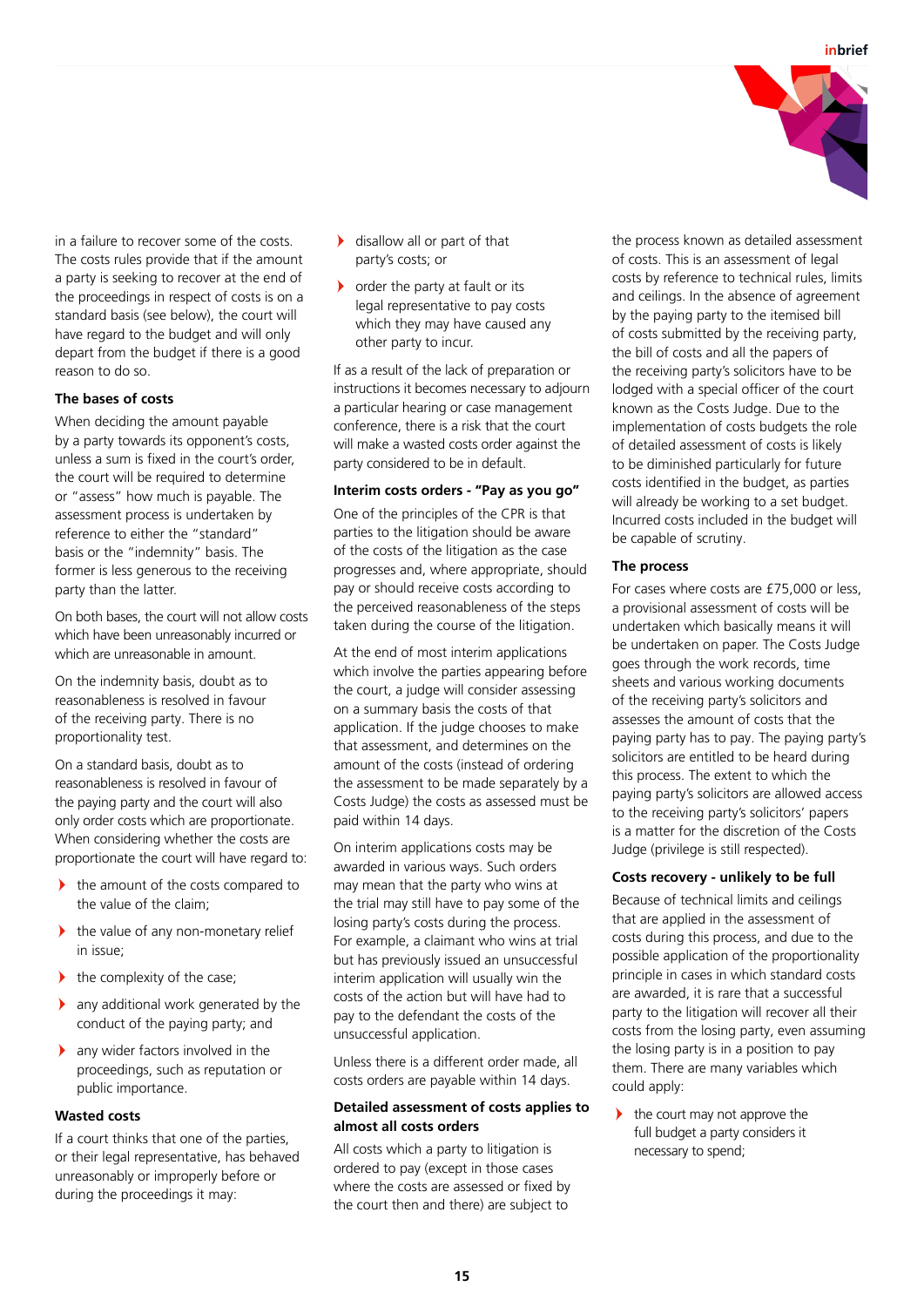

- $\blacktriangleright$  it is often necessary to incur expenditure in excess of the budget figure in the interests of the case; and
- $\blacktriangleright$  if the matter proceeds to a detailed assessment, not all costs will be allowed on an inter partes basis, even when assessment is on the indemnity basis.

# **Delay and interest**

Because of delays in the assessment process, it may be many months after the successful conclusion of a trial that the winning party receives its costs from the losing party. However, interest on costs is payable by the paying party on the amount that is eventually assessed at the rate applicable to judgment debts, from the date of judgment.

# **For more information please contact:**



**Mark Lim Partner**

+44 (0)20 7074 8186 mark.lim@lewissilkin.com



**Paula Barry Practice Development Lawyer**

+44 (0)20 7074 8099 paula.barry@lewissilkin.com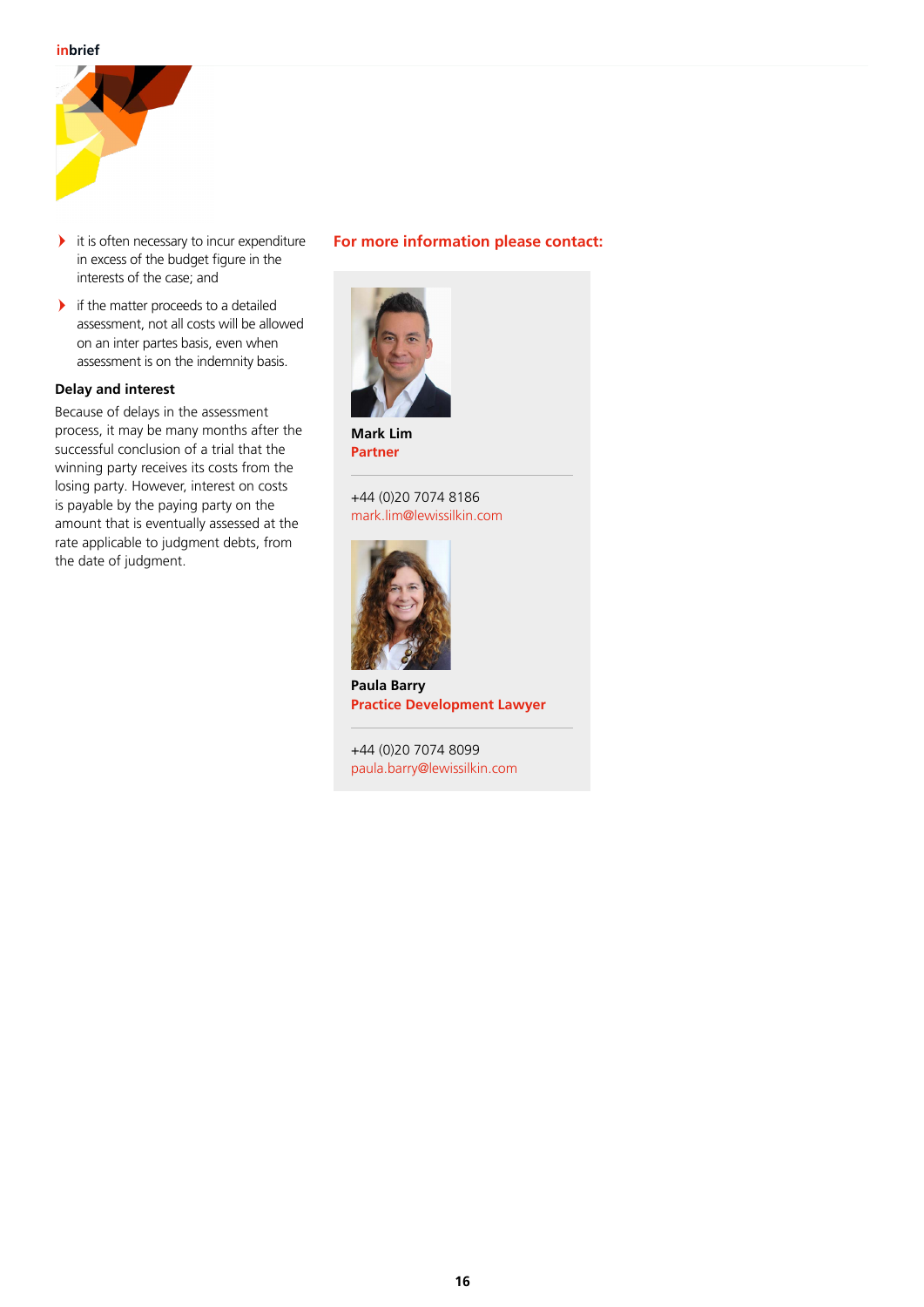**inbrief**



**Appendix 1 Appendix one** 



Note: The above steps may be varied by the court either by their exclusion or the order in which they take place.

\* In complex cases often written submissions may be submitted to the judge at this stage